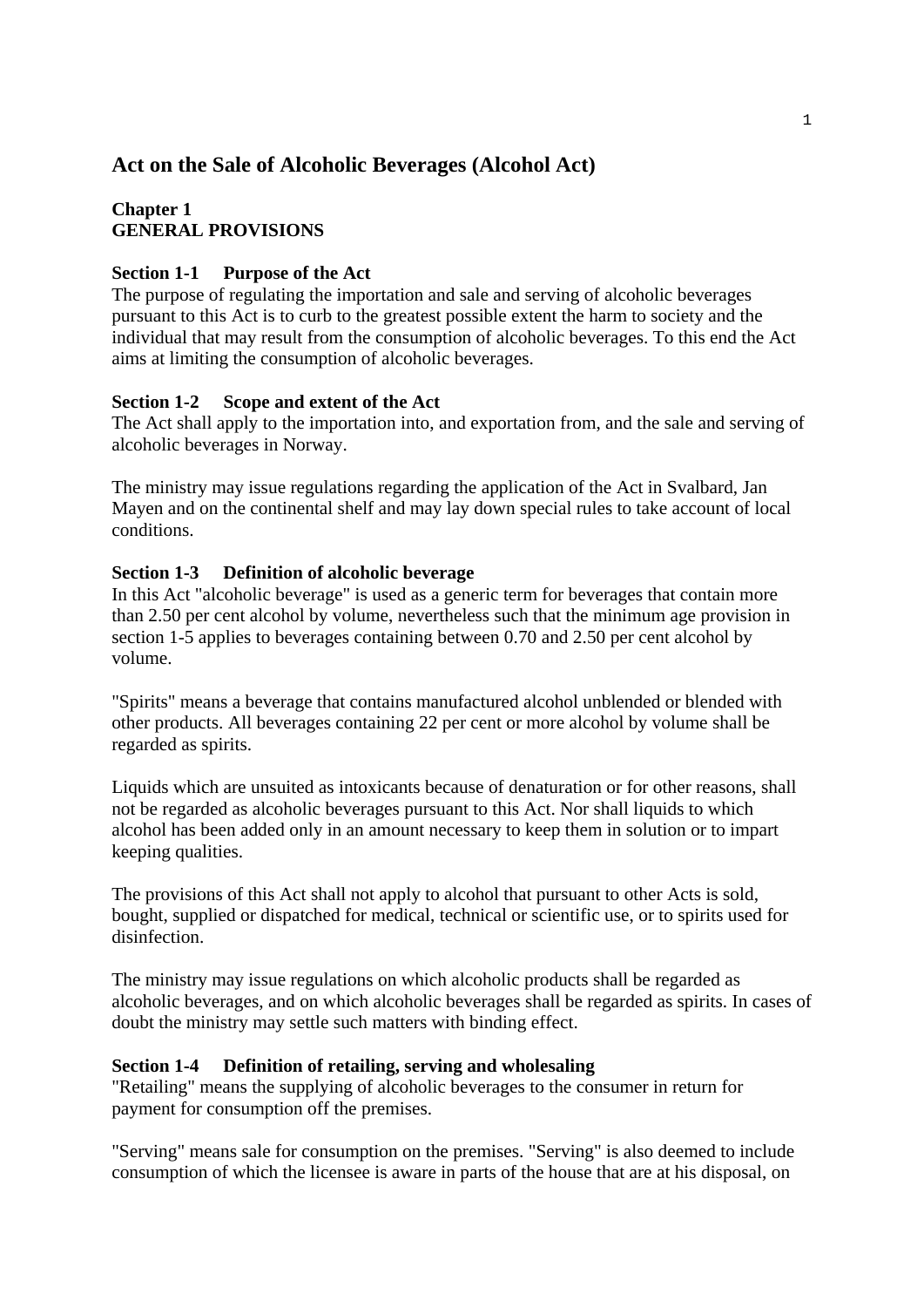other premises in his possession, or in the immediate vicinity of the premises.

"Wholesaling" means the supplying of alcoholic beverages in return for payment that does not fall within the first or second paragraph.

#### **Section 1-4a Licence requirement**

Alcoholic beverages may only be sold, served or produced on the basis of a licence granted under this Act.

#### **Section 1-4b Licensee**

Under this Act a licence shall be granted to the party for whose account the business is run.

### **Section 1-4c Obligation to register – wholesaling of alcoholic beverages**

Alcoholic beverages may only be sold wholesale by undertakings registered with the Customs and Excise Service as liable for excise duty. However, goods on which special duty has been paid may be sold wholesale by undertakings registered under this Act in accordance with regulations issued by the ministry.

Alcoholic beverages that are not sold wholesale to purchasers abroad may only be sold wholesale to a party holding a licence to retail, serve or produce the beverage concerned or who is entitled to carry on wholesaling. However, alcoholic beverages may not be sold wholesale to a party who holds a licence restricting that party to selling or serving for a temporary event or an ambulatory licence. The vendor is obliged to satisfy himself that the purchaser holds the requisite licence or is entitled to carry on wholesaling.

The ministry may issue regulations on the right of a party engaged in wholesaling to utilise alcoholic beverages as gifts, payment in kind or dividend, and to sell alcohol to employees for their own consumption.

Wholesaling shall be practised in such a way that the conditions mentioned in this Act and in provisions issued pursuant to this act are complied with at all times, and in a proper manner in general. The ministry may issue regulations on the content of the obligation to ensure that the business is carried out in accordance with provisions laid down in or pursuant to this Act.

The responsibility for oversight of wholesaling rests with the Customs and Excise Service.

### **Section 1-5 Minimum age**

Alcoholic beverages containing 22 per cent or more alcohol by volume must not be retailed, served or supplied to anyone under the age of 20.

Alcoholic beverages containing less than 22 per cent alcohol by volume must not be retailed, served or supplied to anyone under the age of 18.

Persons who retail or serve alcoholic beverages containing 22% or more alcohol by volume must be 20 years of age or more, and persons who retail or serve other alcoholic beverages must be 18 years of age or more. This shall not, however, apply to waiters with a cook's or waiter's certificate, or to the retailing of beverages containing between 0.7 and 2.5 per cent alcohol by volume when a person of 18 years of age or more supervises such retailing on a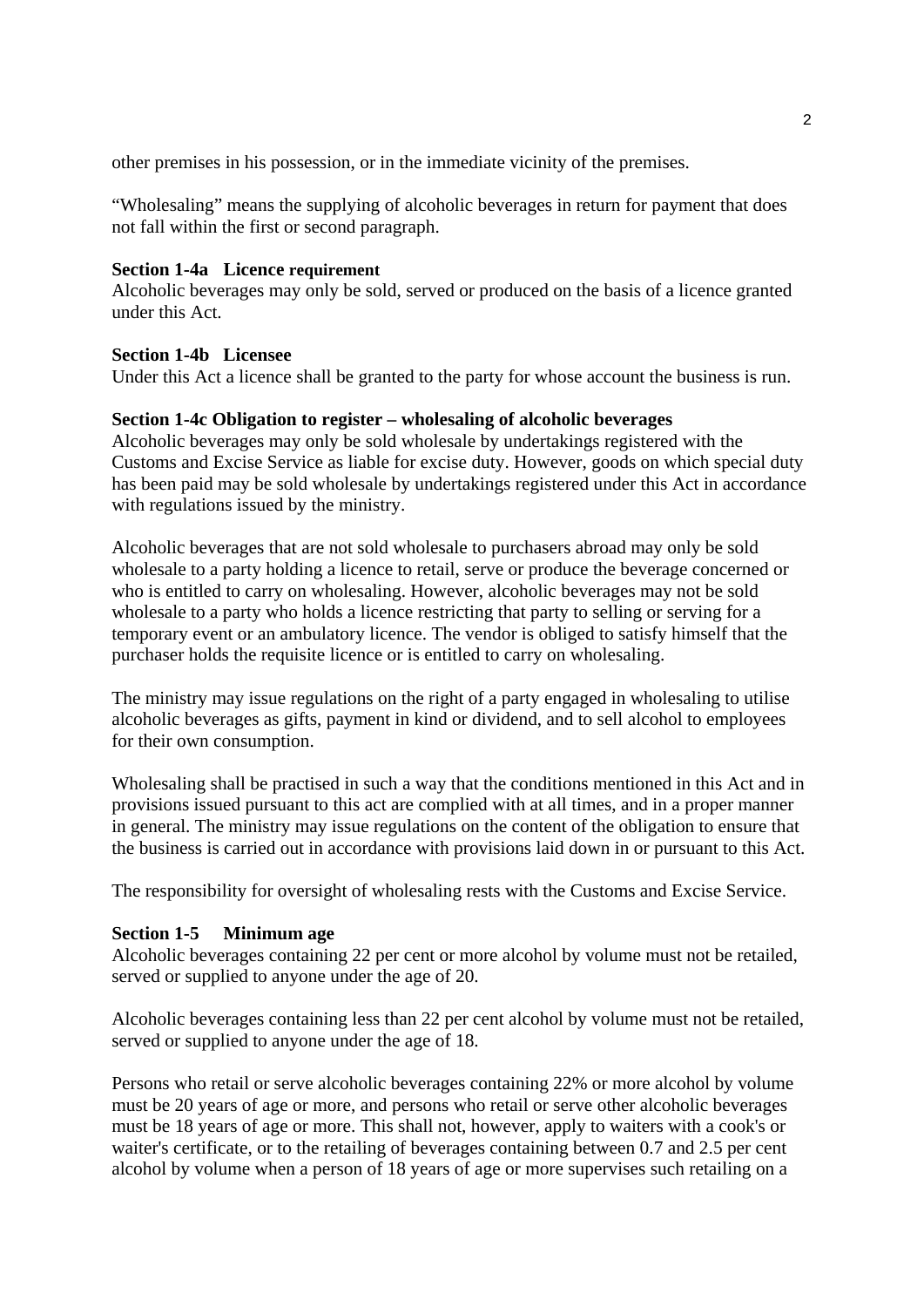daily basis. The ministry may issue regulations on exemptions from this requirement in respect of apprentices and other persons undergoing training.

The ministry may lay down regulations on the minimum age for importing alcoholic beverages.

#### **Section 1-6 Licensing period**

A municipal licence to retail alcoholic beverages containing more than 4.75 per cent alcohol by volume may be granted for four years at a time, with expiry no later than 30 June the year after a new municipal council takes office.

A municipal licence to retail alcoholic beverages other than those mentioned in the first paragraph and to serve alcoholic beverages, may be granted for periods of up to four years, with expiry no later than 30 June the year after a new municipal council takes office. Moreover, such licences may be granted for a specific part of the year, and for a specific occasion.

State licences to serve alcoholic beverages shall apply until further notice.

State licences to produce alcoholic beverages shall apply until further notice, but may if special conditions so warrant be limited to a specified period.

If a final decision on renewal of a granted licence has not been made by the date on which the licensing period expires, the licence shall remain valid until the end of the month in which a final decision is adopted, but may not extend more than three months beyond the start of the new licensing period.

#### **Section 1-7 Licence to retail and serve alcoholic beverages**

Licences to retail and serve alcoholic beverages shall be granted by the municipality unless a State licence is granted pursuant to chapter 5. Licences to serve alcoholic beverages on trains or on board ships which are not encompassed by State authority to grant licences under section 5-2 shall be granted by the municipality which is the base for the activity of the ship or train concerned. Where such activity extends across two or more municipalities, all affected municipalities must grant a licence.

Before the municipal council decides on an application, statements shall be obtained from the social services and the police. Statements may also be obtained from the tax and excise authorities. In municipalities with a military training area, a statement shall also be obtained from the military unit concerned.

The municipality may require the applicant to provide documentary proof of the information needed to decide whether the requirements of sections 1-7b and 1-7c are met, and also, as and when required, to present a financing plan, operating budget and cash budget for the establishment.

Notification of granted licences shall be sent to the police and the tax and excise authorities.

The municipality may delegate licensing powers to an inter-municipal board. Decisions taken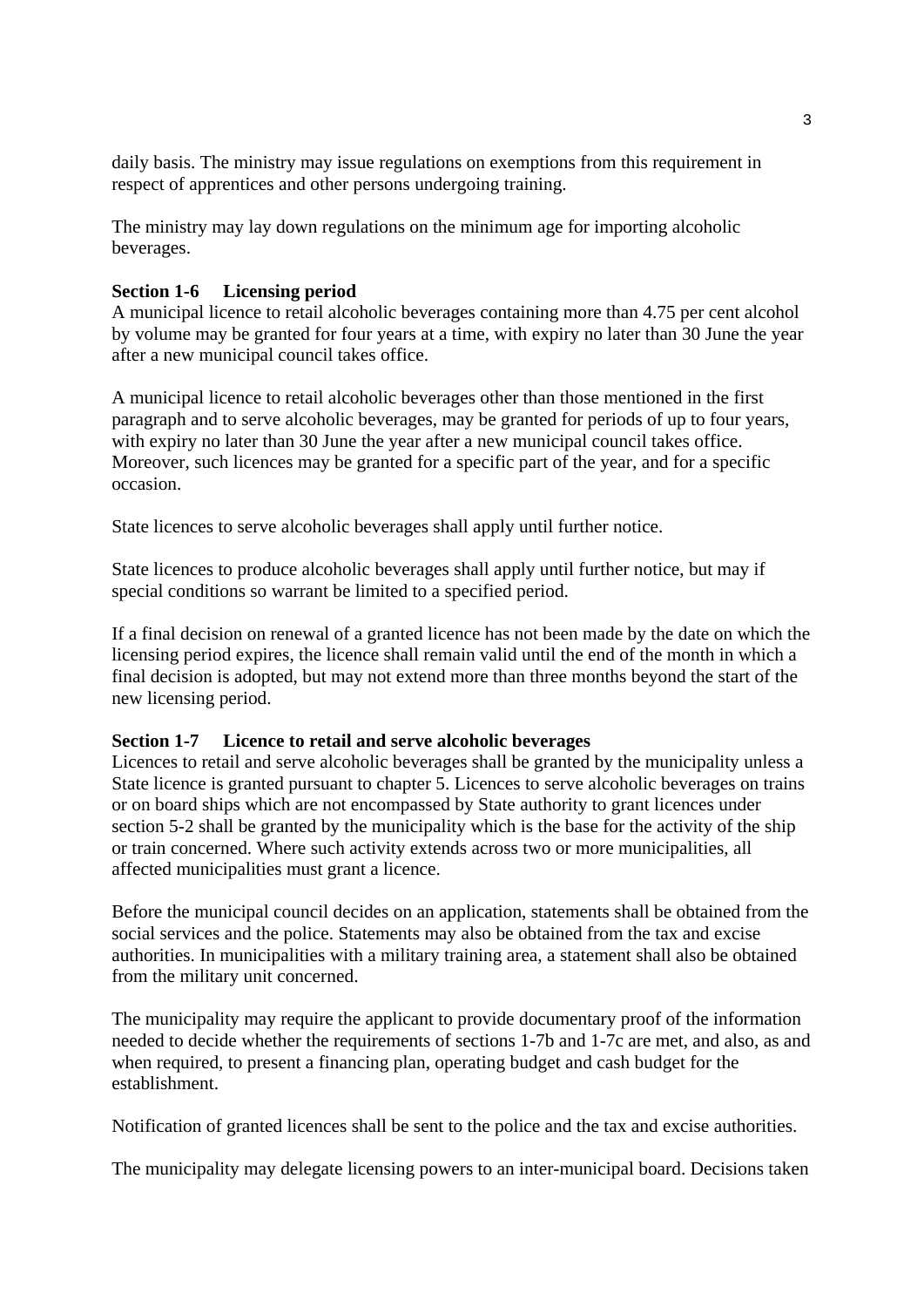by such a board may be appealed to the appeals body of the host municipality.

### **Section 1-7a The municipality's exercise of discretion when processing applications for a licence to retail or serve alcoholic beverages**

When processing a licence application, the municipality may inter alia attach importance to the number of premises already licensed to retail and serve alcoholic beverages, the nature of the establishment, its location, the target group, traffic conditions and public peace and order, local competition policy considerations and consideration for the local environment in general. Importance may also be attached to whether the licence applicant and persons as mentioned in section 1-7b first paragraph are fit to hold a licence to retail or serve alcoholic beverages.

A licence granted under section 4-2 third paragraph may only be extended provided the production is to take place at the serving establishment, and provided the production and the serving will constitute a part of the establishment's overall character and service offering.

The municipality may decide to imposes a ceiling on the number of licences granted to retail or serve alcoholic beverages.

### **Section 1-7b Requirement of good repute**

The licensee and anyone exerting material influence on the establishment must be of spotless repute in relation to the alcohol legislation and provisions of other legislation relevant to the purpose of the Alcohol Act, as well as in relation to the tax and excise and accounting legislation.

Anyone who owns a significant part of the establishment or of the business enterprise that operates the establishment or receives a significant portion of its revenues, or by virtue of his position in the management exercises significant influence on it, will invariably be deemed to exercise significant influence on the establishment.

The assessment of whether a person exerts significant influence on the establishment may also take into account the influence on the establishment of close associates of that person. "Close associate" means

1) the spouse or a person with whom the individual concerned cohabits in a relationship akin to marriage

2) relatives in direct line of ascent or descent, as well as siblings

3) the spouse of or a person cohabiting with a person as mentioned in 2) in a relationship akin to marriage

The assessment of the licensee's or other persons' repute under the first paragraph may not take into account circumstances more than 10 years back in time.

The ministry may issue regulations on the content of, and documentary proof of compliance with, the requirement of good repute.

The requirement of good repute shall not apply in respect of licences granted to AS Vinmonopolet, the right to engage in wholesaling under section 1-4c, or licences granted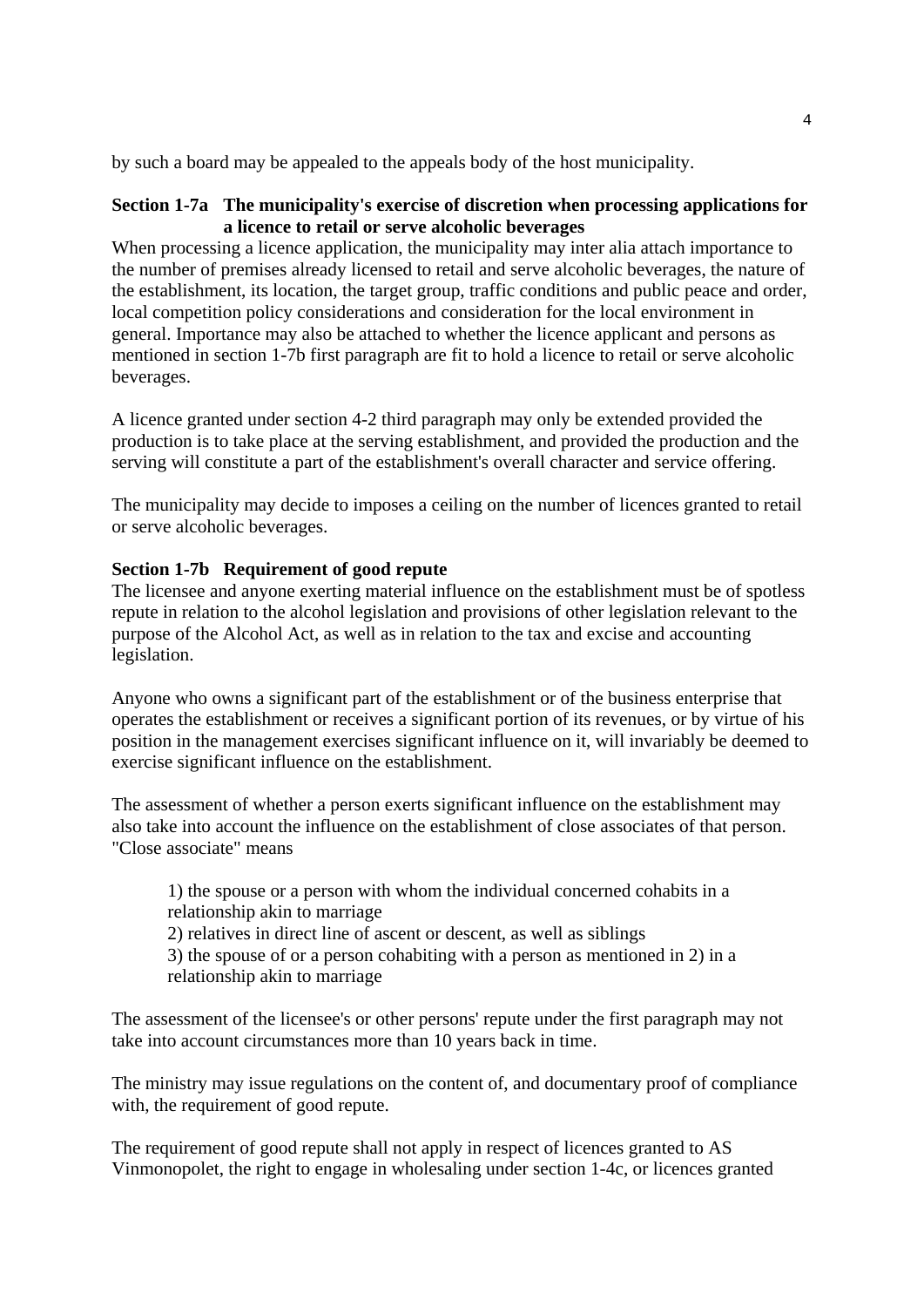under section 5-3 and chapter 6.

#### **Section 1-7c Manager and deputy**

For each licence a manager and a deputy shall be designated who must be approved by the licensing authority. The requirement as to a deputy may be dispensed with if it appears unreasonable in light inter alia of the size of the premises licensed to retail or serve alcoholic beverages. The requirements as to manager and deputy shall not apply in respect of licences granted to AS Vinmonopolet and State licences granted under chapter 6.

The manager and substitute must be employed at the licensed premises or work in the establishment by virtue of their position as owners. Only the person entitled to control the retailing or serving of alcoholic beverages, including responsibility for overseeing the utilisation of the licence, may be appointed as manager. In the manager's absence the manager's duties shall rest with his deputy. If the manager quits his position, the licensee must immediately apply for approval of a new manager.

The manager and deputy must be over 20 years of age and have documentary proof of their knowledge of the Alcohol Act and provisions laid down pursuant thereto. The documentation requirement shall not apply to the granting of a licence for a temporary event under section 1- 6 second paragraph or an ambulatory licence under section 4-5.

The manager and substitute must have a spotless reputation in relation to the alcohol legislation and provisions of other legislation relevant to the purpose of the Alcohol Act.

When the repute of the manager and deputy pursuant to the fourth paragraph is assessed, circumstances more than 10 years back in time may not be taken into account.

The manager and substitute are obliged to prove their identity if requested to do so by the licensing authority.

The ministry may issue regulations on the content of, and documentary proof of compliance with, the requirement as to good repute and qualifications, including payment for taking a test. The ministry may issue regulations on the further content of the manager's and deputy's obligation to ensure that the licence is utilised in accordance with provisions laid down in pursuance of this Act.

### **Section 1-7d Municipal alcohol policy action plan**

The municipality shall draw up an alcohol policy action plan. The ministry may issue regulations on the content of municipal alcohol policy action plans.

#### **Section 1-8 Withdrawal of licence to retail and serve alcoholic beverages**

The municipal council may during the licensing period withdraw a licence for the remainder of the licensing period, or for a shorter period if the conditions of section 1-7b are no longer met, or if the licensee fails to meet his obligations under this Act or provisions laid down in pursuance thereof. The same applies in case of violations of provisions laid down in or in pursuance of other legislation when the provisions concerned are relevant to the purpose of this Act.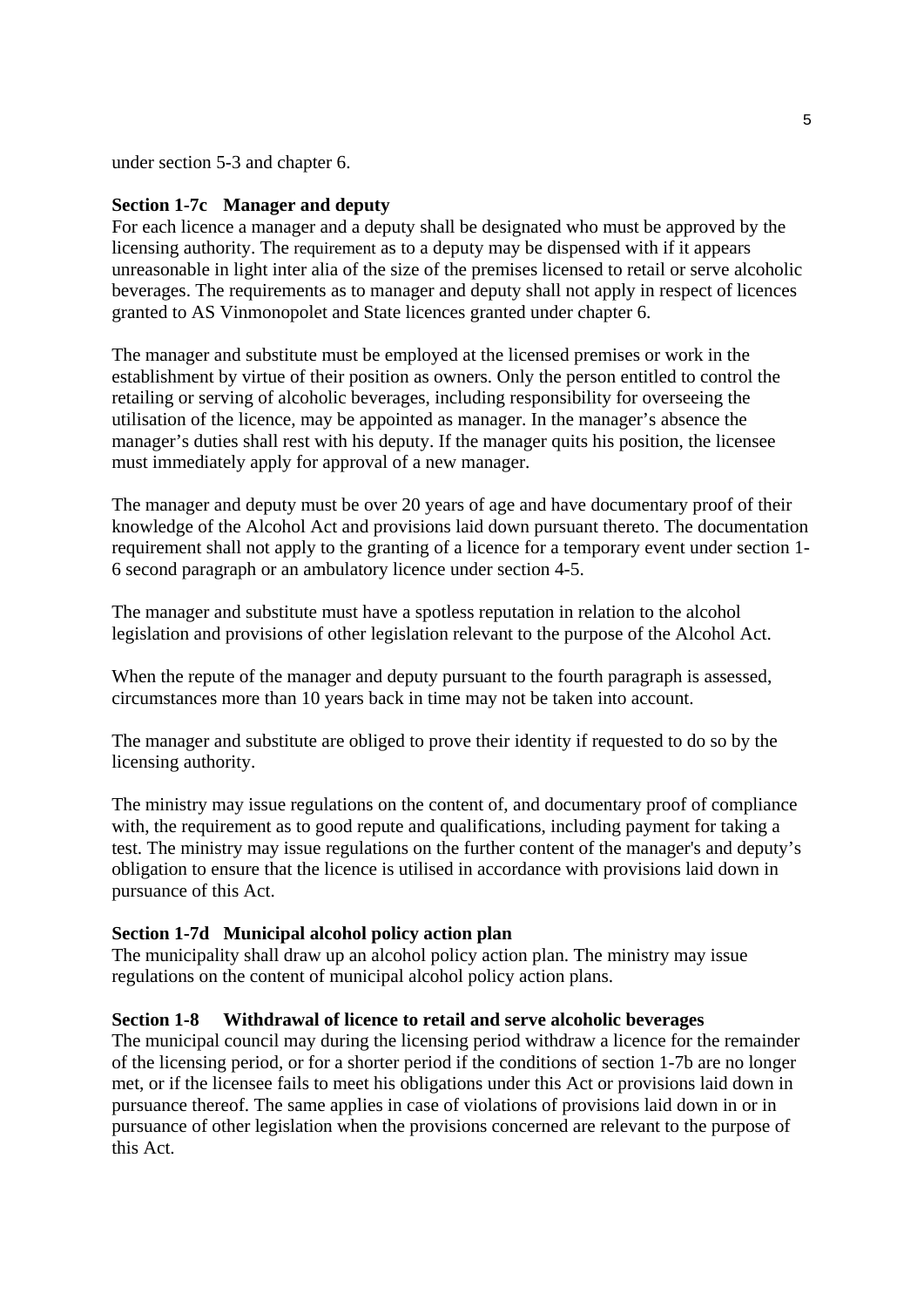When considering whether a licence should be withdrawn, and for what period, importance may inter alia be attached to the type of violation, the gravity of the violation, whether the licensee can be blamed for the violation and what action has been taken to rectify the circumstance. Importance may also be attached to his past utilisation of the licence.

A licence may also be withdrawn if drug peddling repeatedly occurs on the premises, or if discrimination repeatedly takes place at the premises for reasons as mentioned in the General Civil Penal Code section 349a.

A licence may be withdrawn if it has not been utilised in the past 12 months. The ministry may issue regulations to delimit and supplement the right to withdraw licences under this paragraph.

State licences to serve alcoholic beverages may be withdrawn at any point by the ministry, even if the conditions set out in the first paragraph have not been met.

### **Section 1-8a Police right to close an establishment**

The police may close an establishment that retail or serve alcoholic beverages without holding a licence.

The police may close premises that retail or serve alcoholic beverages for up to two days when this is necessary in order to prevent disorderly conduct, protect the safety of individuals or the general public or to prevent or halt violations of the law.

#### **Section 1-9 Control of licences to retail and serve alcoholic beverages**

Responsibility for control of the utilisation of municipal licences to serve alcoholic beverages, to retail alcoholic beverages containing not more than 4.7 per cent alcohol by volume and of state licences granted under section 5-3 first paragraph, shall rest with the municipality.

Responsibility for control of the utilisation of state licences granted under sections 5-2 and 5- 3 second paragraph shall rest with the ministry.

The licensing authority may at any time demand access to the premises and accounts of establishments licensed to retail and serve alcoholic beverages, and may demand relevant information on accounts and operations from the licensee. The licensee is obliged to hand over, without compensation or payment, requisite trade samples to the licensing authority.

The ministry may issue regulations on control of the retailing and serving of alcoholic beverages and on the performance of such control.

The ministry may issue regulations on internal control to ensure compliance with requirements set in or pursuant to this Act.

#### **Section 1-10 Transfer, death and bankruptcy**

A licence shall terminate upon transfer of the establishment. The same shall apply upon transfer of all or a dominant portion of the shares or interests in a business enterprise that owns such an establishment. The establishment may nonetheless continue on the basis of the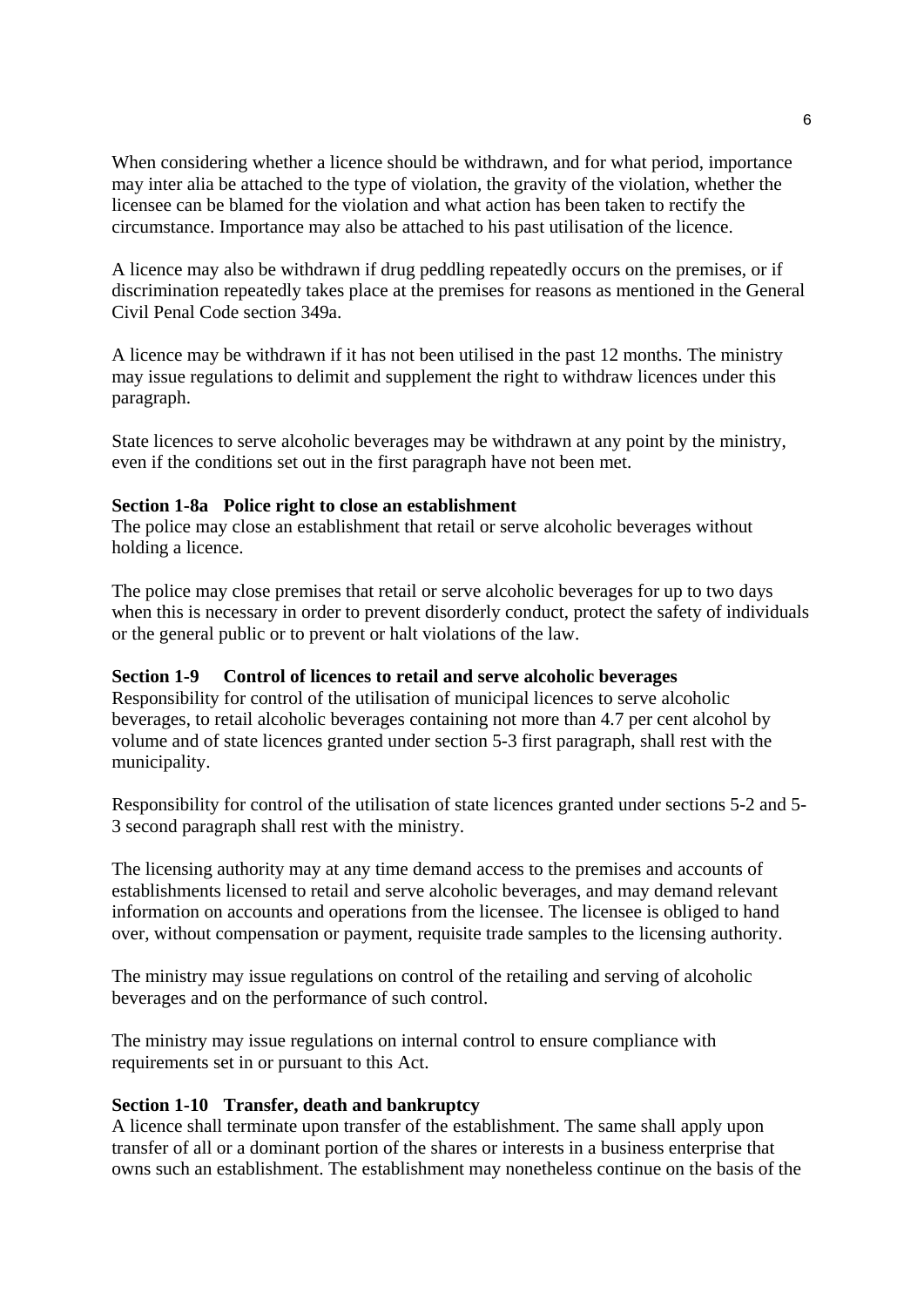earlier licence for a period of up to three months, provided the licensing authority is notified to this effect and a new licence is applied for without undue delay, and not later than 30 days after the transfer has taken place. If the application for a new licence has not been finally decided by the municipality within three months, the municipality may authorise continued operation on the basis of the previous licence for a further period of up to one month. Alcoholic beverages forming part of stocks may be transferred together with the establishment in accordance with regulations issued by the ministry.

A licence shall terminate upon the death of the licensee. The estate may nonetheless continue on the basis of the earlier licence for a period of three months after the licensee's death provided the licensing authority is notified to this effect, or within the same period transfer alcoholic beverages to licensees in accordance with this Act.

A licence shall terminate upon the licensee's bankruptcy. The bankrupt's estate may in the period to final completion of the administration of the estate transfer alcoholic beverages forming part of the estate to licensees in accordance with this Act.

A creditor in whose favour a charge over alcoholic beverages has been created may after a bankruptcy/winding-up be authorised by the ministry to sell the alcoholic beverages charged to the holder of a licence granted pursuant to this Act. The ministry may issue regulations on the content of and exercise of such authorisation.

**Section 1-11** (Repealed)

**Section 1-12** (Repealed)

**Section 1-13** (Repealed)

#### **Section 1-14 Information for statistical purposes etc**

The ministry may issue regulations on the duty of licensees and persons engaged in wholesaling to furnish information for statistical purposes.

A register shall be kept of information about holders of licences under this Act, and of persons entitled to carry on wholesaling. The ministry may issue regulations on the keeping and use made of the register, and on the obligation of the licensing authorities' and the customs and excise service's obligation to provide information to the register.

#### **Section 1-15 Disclosure and reporting requirement**

The police and the tax authorities are obliged, notwithstanding the confidentiality requirement, to furnish the information needed to deal with matters related to licences to retail and serve alcoholic beverages.

If the police or the tax authorities expose circumstances which may be assumed to be of material significance for the granting of a license they shall be required, on their own initiative and notwithstanding the confidentiality requirement, to inform the licensing authority accordingly. The ministry may issue regulations on the reporting and disclosure requirement.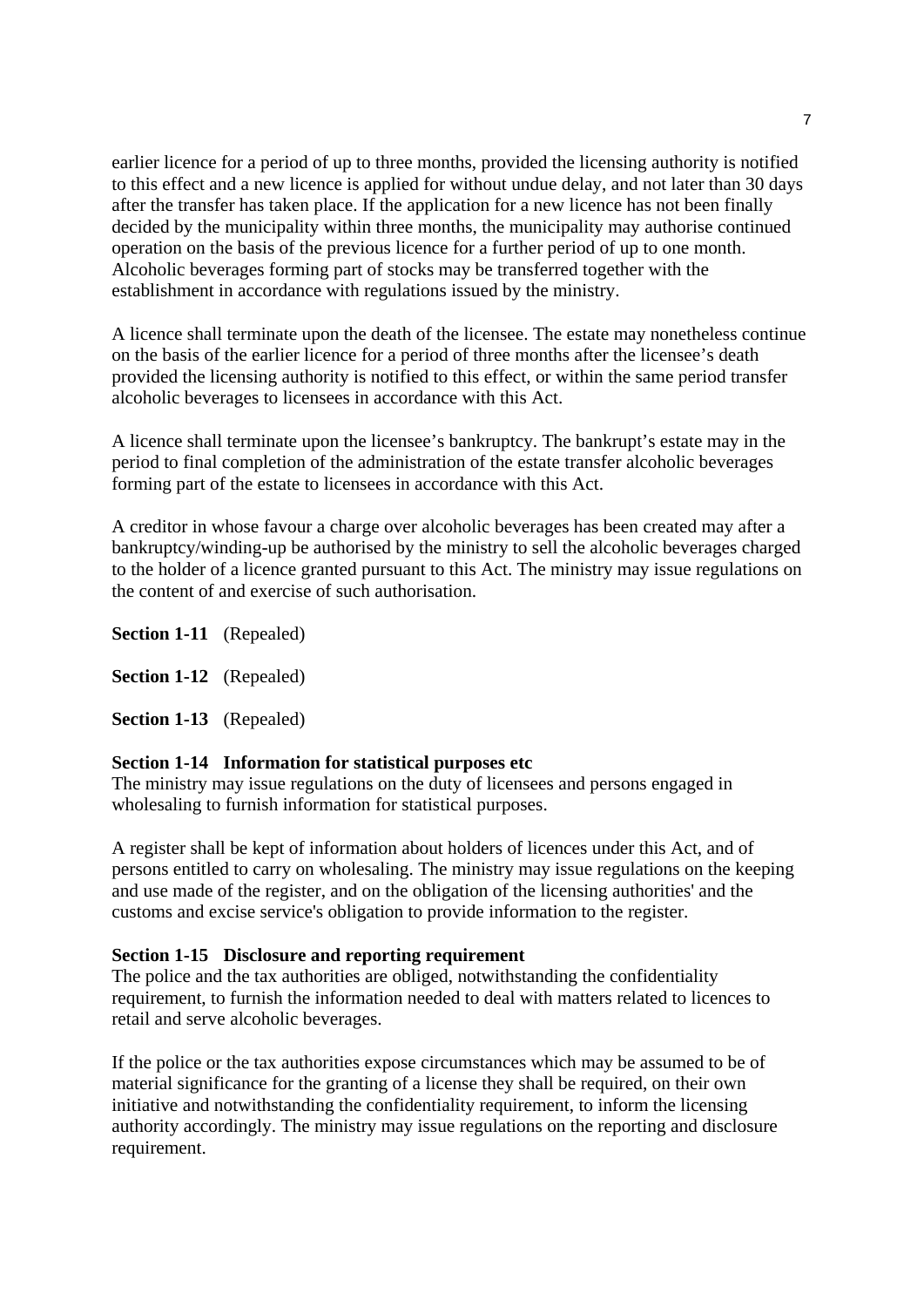This section shall not apply to state licences granted pursuant to chapter 6.

### **Section 1-16 Appeal**

Individual decisions rendered by the municipality under section 1-8 and chapters 3, 4 and 7 may be appealed to the county governor.

The county governor may test the lawfulness of the content of a decision, whether it has been rendered by the correct body and whether it has been lawfully reached.

## **Chapter 2 IMPORTATION AND EXPORTATION**

### **Section 2-1 Right to import alcoholic beverages**

Alcoholic beverages may only be imported from abroad by parties who are authorised to engage in wholesaling, hold a production licence, an extended retail licence pursuant to section 3-1 third paragraph or a serving licence extended to cover imports under section 4-2 third paragraph.

Under regulations issued by the ministry, alcoholic beverages may however be imported by AS Vinmonopolet without a licence as mentioned in the first paragraph. Alcoholic beverages may also be imported without such a licence for personal consumption and by representatives of foreign powers in Norway for official use when they are imported duty-free or pursuant to regulations issued by the ministry.

### **Section 2-2 Right to export alcoholic beverages**

Exportation of alcoholic beverages in the pursuit of trade may only be carried on by persons licensed to produce alcoholic beverages or to sell alcoholic beverages wholesale.

### **Section 2-3 Legal basis for regulations on the importation and exportation of alcoholic beverages**

The Ministry may issue regulations on the importation and exportation of alcoholic beverages.

# **Chapter 3 SALE OF ALCOHOLIC BEVERAGES**

### **I. General provisions**

### **Section 3-1 The right to retail alcoholic beverages**

The retailing of alcoholic beverages containing more than 4.75 per cent alcohol by volume may only be carried on by AS Vinmonopolet on the basis of a municipal licence, or on the basis of authorisation as mentioned in section 3-1a.

Alcoholic beverages other than those mentioned in the first paragraph may only be retailed on the basis of a municipal licence or on the basis of authorisation as mentioned in section 3-1a. This shall also apply where such retailing is to be carried on by a business enterprise that is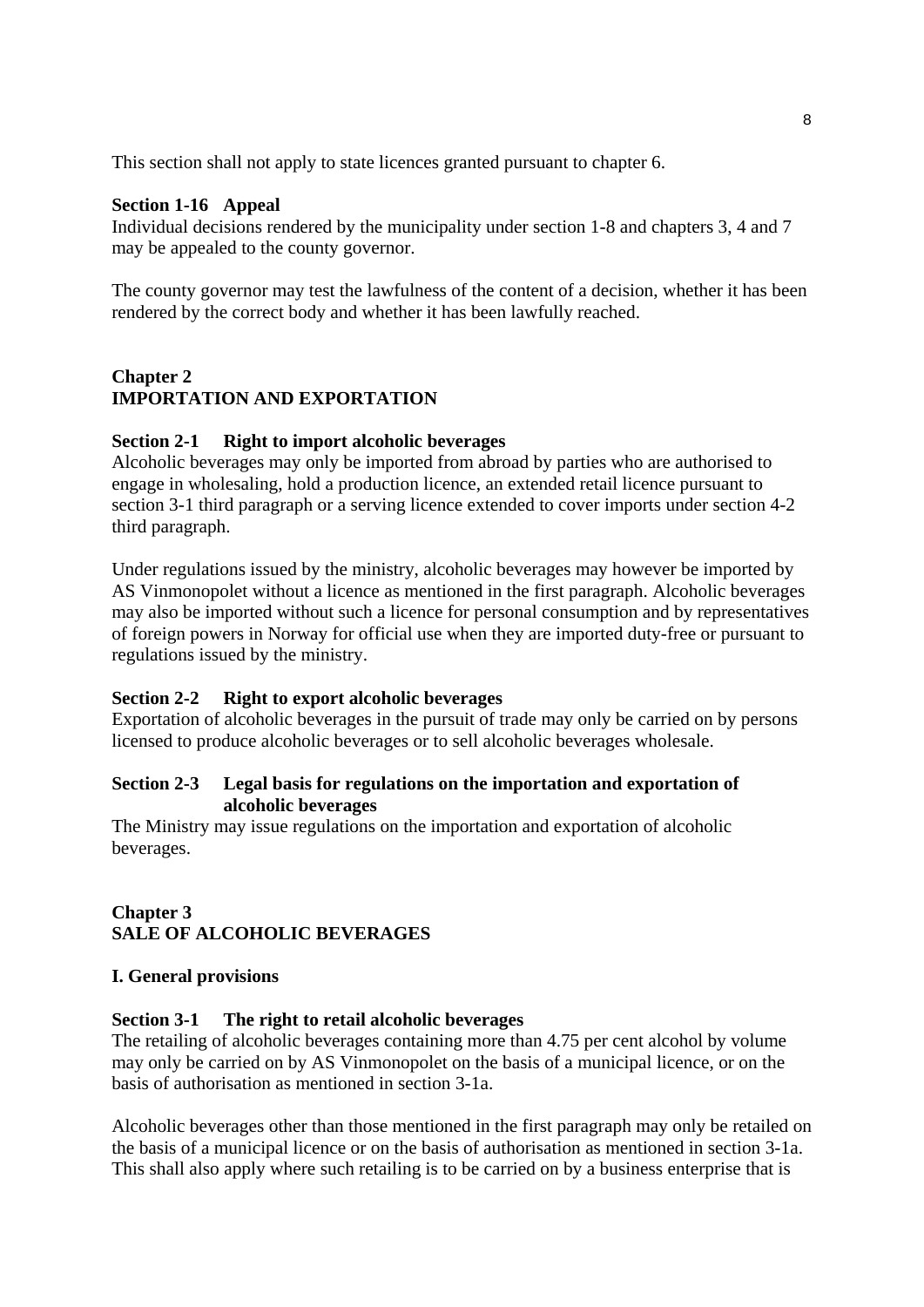wholly or partly owned by the municipality. The licence shall be limited to a particular premises and a particular type of trade. A licence to retail alcoholic beverages may not be utilised together with a licence to serve such beverages on the same premises.

A licence under the second paragraph may be extended to include the importing of alcoholic beverages other than those mentioned in the first paragraph, for retail in the licensee's own business. Licences granted for a specific part of the year or for a temporary event, cf section 1-6 second paragraph, may not be extended to include authorisation to import for sale in the licensee's own business. The provisions of chapter 1 and 3 of this Act are applicable in so far as appropriate. A licence to retail alcoholic beverages containing more than 4.7 per cent alcohol by volume may only be granted to AS Vinmonopolet provided a licence to retail other alcoholic beverages is granted in the municipality.

AS Vinmonopolet may not hold a licence to retail alcoholic beverages not encompassed by the company's sole right under the first paragraph or a production licence, and may not carry on wholesaling of alcoholic beverages.

AS Vinmonopolet shall not discriminate between suppliers and products on the basis of nationality or country of origin. The ministry may issue regulations on purchasing, product range, delivery terms and price fixing.

Only alcoholic beverages supplied by a holder of a production or retail licence or by a party entitled to engage in wholesaling, or which have been imported pursuant to the third paragraph or by AS Vinmonopolet pursuant to section 2-1 second paragraph, may be retailed.

### **Section 3-1a Sale of alcoholic beverages at airports**

Alcoholic beverages may be retailed duty-free subject to authorisation from the customs and excise service. Authorisation may only be granted for retail sale to passengers leaving for abroad from Norwegian airports or to passengers arriving from abroad at Norwegian airports. Authorisation may not be granted for retail sale to passengers departing for or arriving from Svalbard, Jan Mayen and the continental shelf.

Section 3-1 sixth paragraph applies pari passu to such retailing.

### **Section 3-2 Conditions attached to the licence**

Conditions may be attached to the licence in accordance with general rules of administrative law.

## **II. Retailing of spirits, wine and beer containing more than 4.75 per cent alcohol by volume**

### **Section 3-3 Stipulation of the number of retaillicences to AS Vinmonopolet**

The ministry may stipulate the maximum number of retail licences and their distribution. The municipal council shall stipulate the maximum number of AS Vinmonopolet's retail outlets within the municipality and shall approve their location. The provision of section 1-7a first paragraph first sentence applies pari passu.

### **Section 3-4 Time restrictions on retailing from AS Vinmonopolet's outlets**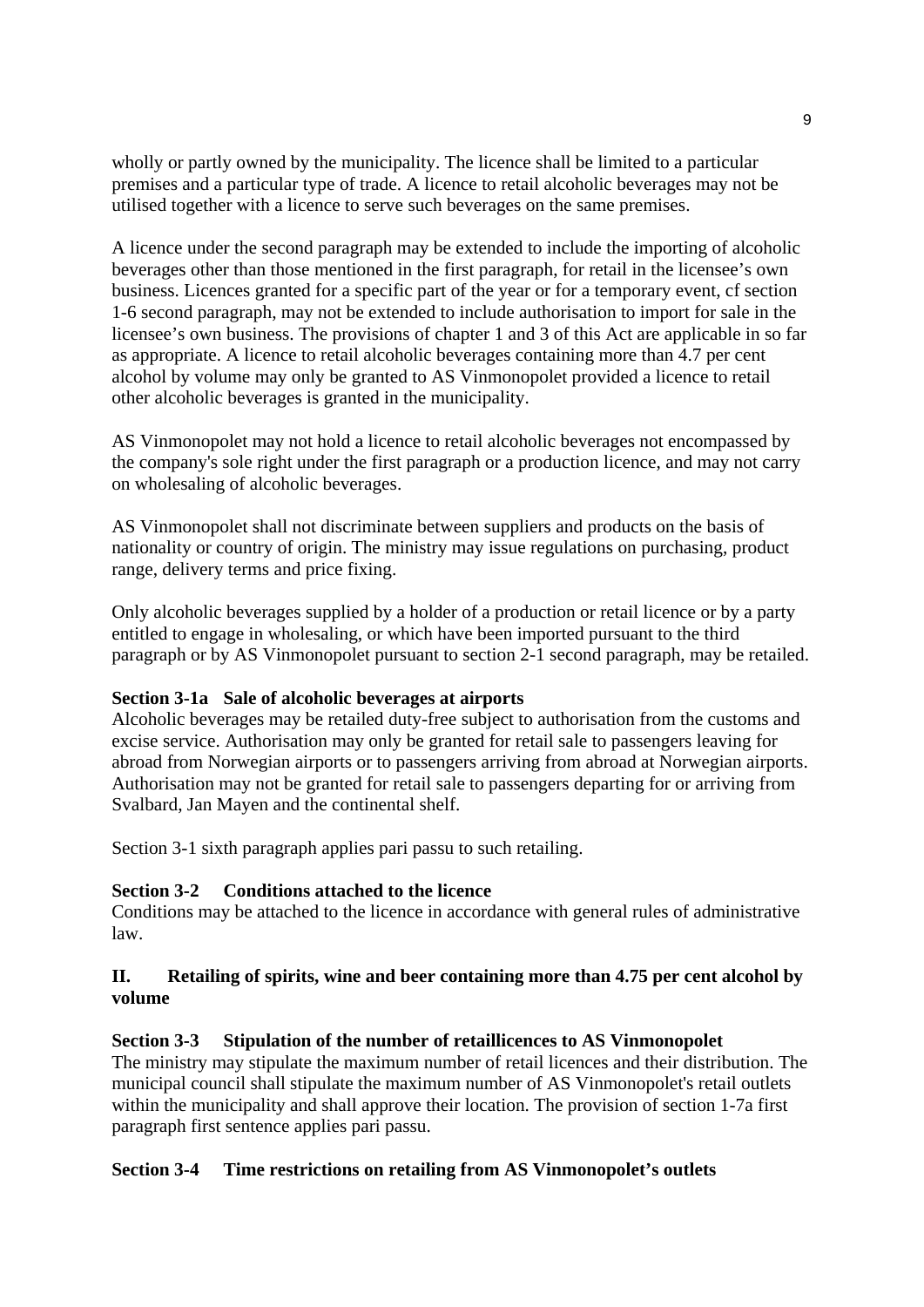Retailing from AS Vinmonopolet's outlets may take place between 0830hrs to 1800hrs. On the day preceding Sundays and public holidays, retailing shall cease at 1500hrs. This shall not apply to the day before Ascension Day. However, the opening hours of AS Vinmonopolet's outlets may not be longer than the hours of sale for other alcoholic beverages in the municipality.

The Ministry shall fix opening hours for AS Vinmonopolet's retail outlets. The ministry may decide that opening hours shall be restricted to the first five working days of the week.

Retailing from AS Vinmonopolet's outlets shall be prohibited on Sundays and public holidays, 1 and 17 May, Christmas Eve, New Year's Eve, Easter Eve, the day before Whit Sunday and on voting day for parliamentary elections, county council elections, municipal elections and referendums prescribed by law.

## **III. Retailing of beer containing a maximum of 4.7 per cent alcohol by volume**

**Section 3-5** (Repealed)

**Section 3-6** (Repealed)

### **Section 3-7 Time restrictions on the retailing and supply of alcoholic beverages containing a maximum of 4.7 per cent alcohol by volume**

The retailing and supply of alcoholic beverages containing a maximum of 4.7 per cent alcohol by volume may take place between 0800 hrs and 1800 hrs. Retailing shall cease at 1500 hrs on days preceding Sundays and public holidays. This shall not apply to the day preceding Ascension Day.

The municipal council may restrict or extend opening hours for all or for individual retail outlet in the municipality in relation to the provision of the first paragraph. The retailing and delivery of beverages as mentioned in the first paragraph shall nonetheless be prohibited after 2000 hrs on weekdays, and after 1800 hrs on days preceding Sundays and public holidays except the day preceding Ascension Day. It may decide that retailing shall not take place at particular times of the day or on particular weekdays.

The retailing and delivery of beverages as mentioned in the first paragraph shall not take place on Sundays and public holidays, 1 and 17 May and on voting day for parliamentary elections, county council elections, municipal council elections and referendums prescribed by law.

### **Section 3-8 Retail outlets not eligible for a licence**

The ministry may decide by regulations that certain types of outlet shall not be eligible for a licence to retail alcoholic beverages.

### **Section 3-9 Utilisation of licence**

A licence shall be utilised in such a way that the conditions mentioned in the licensing decision, in this Act and in provisions issued pursuant thereto, are fulfilled at all times, and in an otherwise proper manner.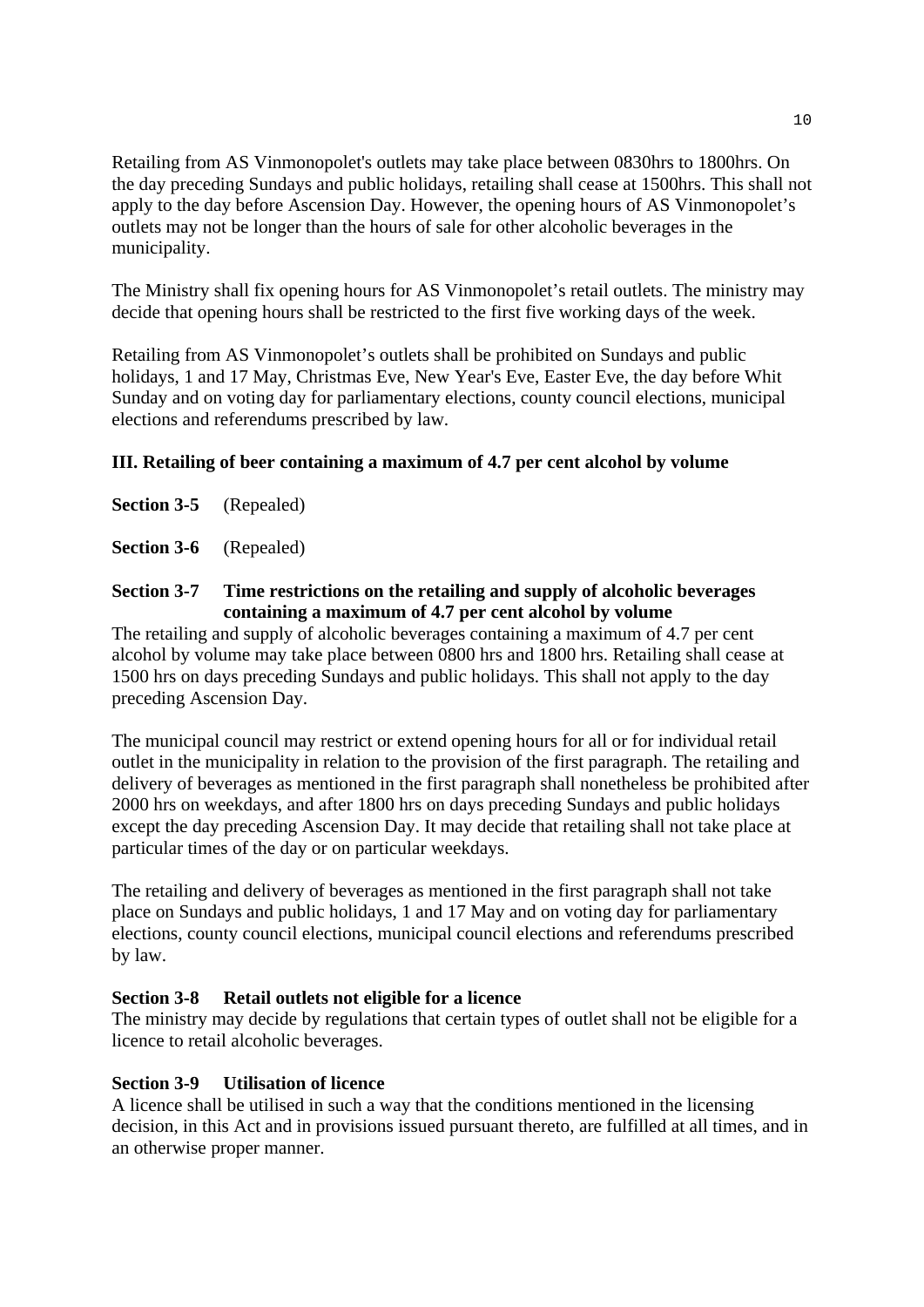The ministry may issue regulations to supplement and clarify the content of the obligation to utilise the licence in accordance with provisions laid down in or pursuant to this Act.

## **Chapter 3A (Repealed)**

## **Chapter 4 MUNICIPAL LICENCES TO SERVE ALCOHOLIC BEVERAGES**

### **Section 4-1 Serving of alcoholic beverages**

A licence to retail alcoholic beverages may not be granted together with a licence to serve such beverages on the same premises. Two or more licences to serve alcoholic beverages may only be granted to a single licensee, unless the licences stipulate hours of serving which do not overlap, cf section 4-4.

Only alcoholic beverages supplied by the holder of a production or retail licence or a party entitled to carry on wholesaling, or which are produced or imported pursuant to section 4-2 third paragraph, may be served.

### **Section 4-2 Scope of the licence**

The licence may apply in respect of alcoholic beverages containing a maximum of 4.7 per cent alcohol by volume, alcoholic beverages containing less than 22 per cent alcohol by volume or all alcoholic beverages.

The licence may be general or it may only apply to the serving of participants at a private event.

The licence may be extended to cover the production of alcoholic beverages which are not spirits, or to the importing of such alcoholic beverages as are covered by the licence, for serving in the licensee's own establishment. Licences granted for a specific part of the year or for a temporary event, cf section 1-6 second paragraph, may not be extended to include authorisation to import alcoholic beverages for serving in the licensee's own establishment. State licences to serve alcoholic beverages may also be extended to cover such importation. The provisions of chapters 1 and 4 of this Act apply in so far as appropriate.

The licence shall apply to specific premises and a specific type of activity. The licence may for a specific occasion be extended to apply off the premises.

Production of alcoholic beverages under a municipal authorisation linked to a licence to serve such beverages may not be carried out at the same installation as production under chapter 6 of this Act.

### **Section 4-3 Conditions attached to the licence**

Conditions may be attached to a licence in accordance with general rules of administrative law.

### **Section 4-4 Time restrictions on the serving of alcoholic beverages**

The serving of alcoholic beverages containing 22 per cent or more alcohol by volume may take place between 1300hrs and 2400hrs. The serving of other alcoholic beverages may take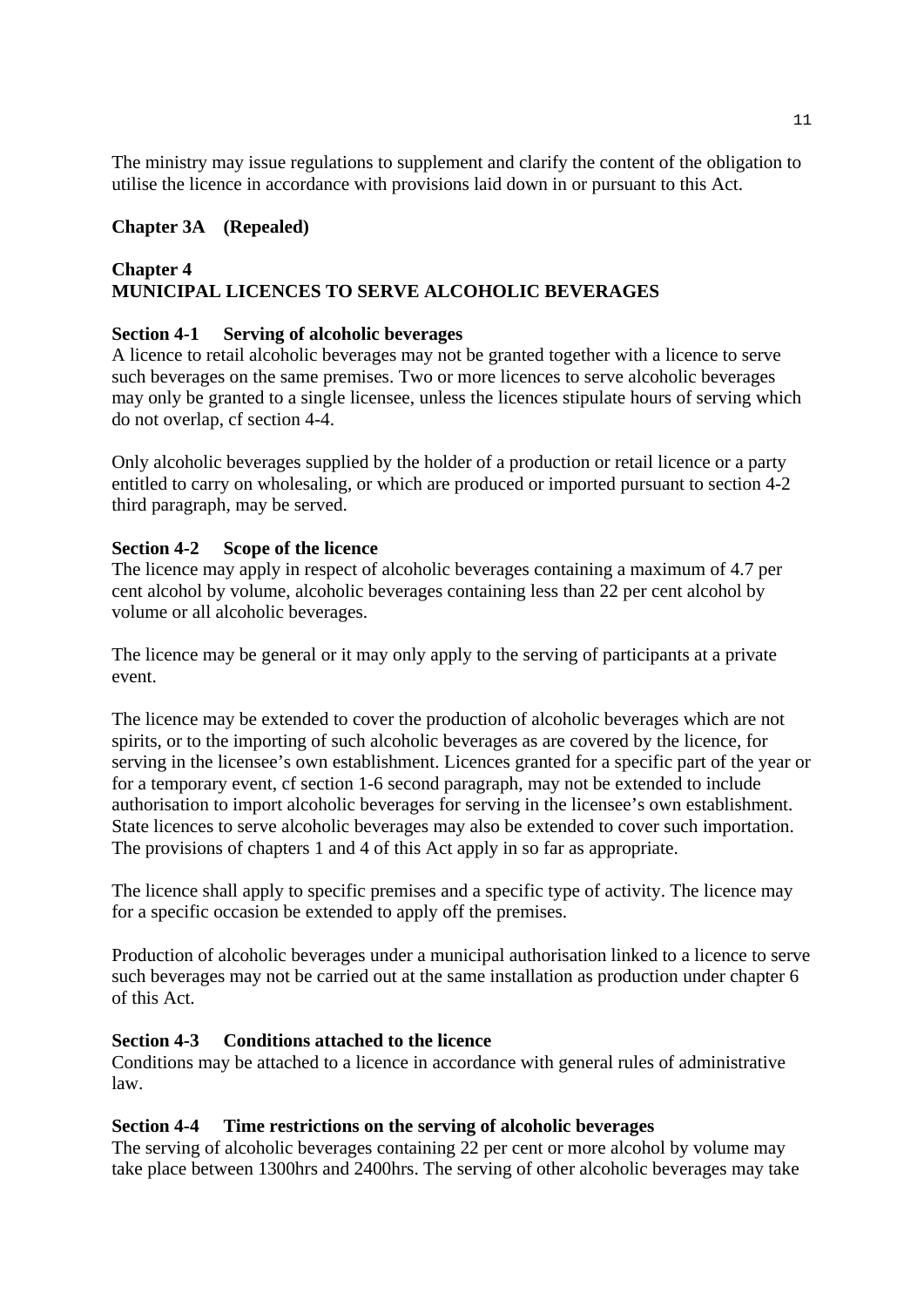place between 0800hrs and 0100hrs.

The municipal council may restrict or extend hours of serving for all or individual licensed premises in the municipality in relation to the provision of the first paragraph.

The stipulated hours of serving may be extended for a specific occasion.

The serving of alcoholic beverages containing 22 per cent or more alcohol by volume shall be prohibited between 0300 hrs and 1300 hrs. The serving of other alcoholic beverages shall be prohibited between 0300 hrs and 0600 hrs.

The hours of serving alcoholic beverages containing 22 per cent or more alcohol by volume may not be extended beyond the hours during which other alcoholic beverages may be served.

Consumption of served alcoholic beverages must cease at the latest 30 minutes after the expiry of the hours of serving.

At hotels and guest houses alcoholic beverages containing less than 22 per cent alcohol by volume may be served to overnight guests notwithstanding the restrictions of this section.

## **Section 4-5 Ambulatory licence to serve alcoholic beverages**

The municipal council may grant one or more licences that are not attached to a particular person or licensed premises, and may permit one or more of these licences to be utilised on premises that are approved for a specific occasion and for serving participants at a private event. An ambulatory licence may not be extended to include the production or importation of alcoholic beverages for serving in the licensee's own establishment.

### **Section 4-6 Legal basis for regulations on non-alcoholic beverages**

The ministry may issue regulations on the obligation of licensed premises to stock a reasonable selection of non-alcoholic festive beverages and other non-alcoholic beverages, on their obligation to include such beverages in their wine list, price lists and the like, and on the serving of such beverages.

### **Section 4-7 Utilisation of licence**

The licence shall be utilised in such a way that the conditions mentioned in the licensing decision, in this Act and in provisions laid down in pursuance of this Act, are complied with at all times, and in an otherwise proper manner.

The Ministry may issue regulations to supplement and clarify the content of the obligation to utilise the licence in accordance with provisions laid down in or pursuant to this Act.

# **Chapter 5 STATE LICENCES TO SERVE ALCOHOLIC BEVERAGES**

**Section 5-1** (Repealed)

### **Section 5-2 Licences to serve alcoholic beverages on trains, aircraft and ships**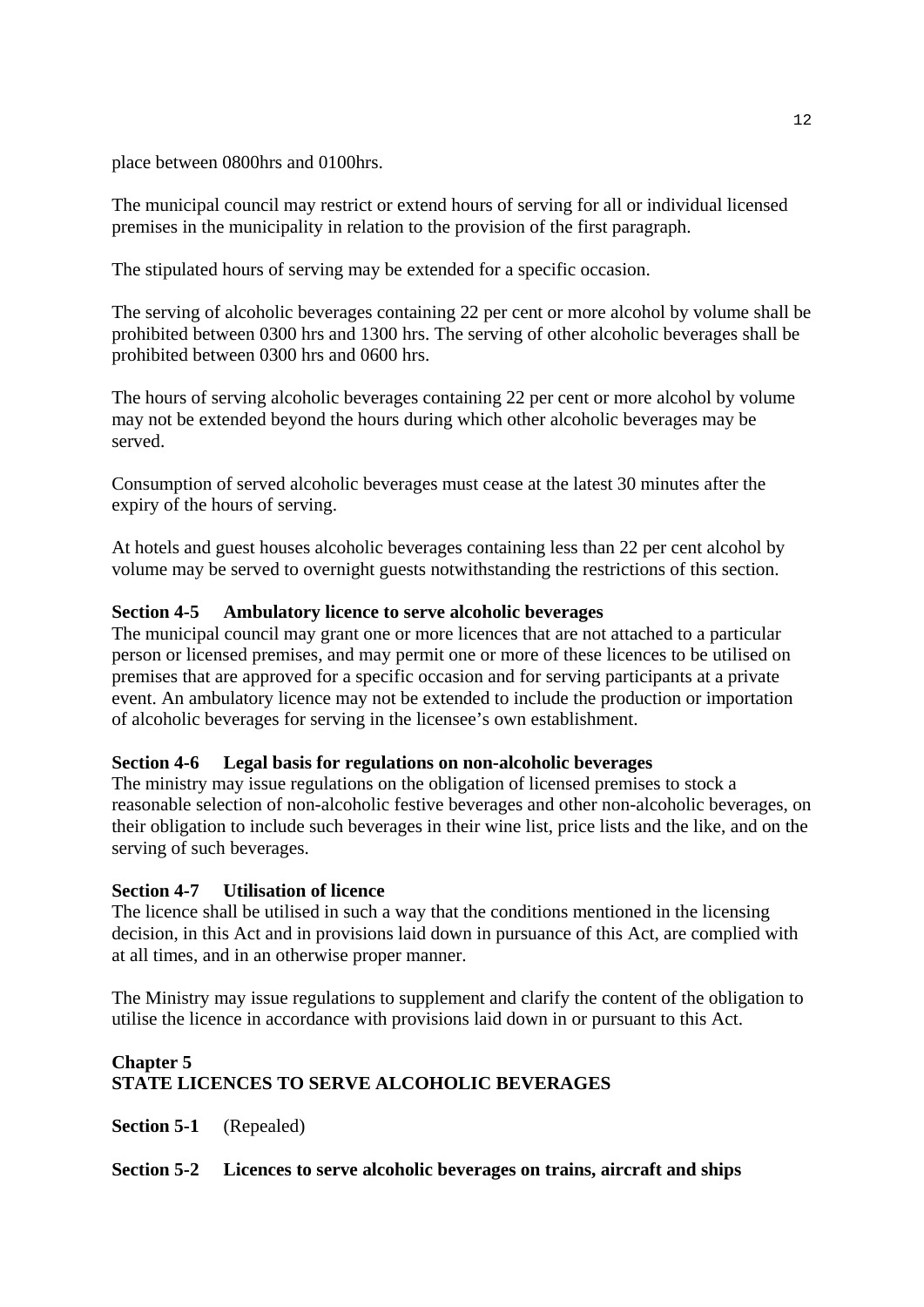The ministry may after obtaining the necessary statements grant

- 1. a licence to serve alcoholic beverages containing less than 22 per cent alcohol by volume on trains that are means of public transport
- 2. a licence to serve alcoholic beverages containing less than 22 per cent alcohol by volume on board aircraft on domestic flights
- 3. a licence to serve alcoholic beverages on board ships that are means of public transport, and on board cruise ships on trips of several days' duration

A licence granted under the first paragraph no. 3 only confers the right to serve alcoholic beverages to the passengers and, with the shipmaster's consent, to the crew and others accompanying the ship.

A licence granted under the first paragraph no. 3 to serve alcoholic beverages on board a ship that is a public means of transport only confers the right to serve alcoholic beverages containing 22 per cent or more alcohol by volume provided the ship plies routes between Norway and foreign countries or coastal routes on trips of more than four days' duration.

Before the ministry decides an application a statement may be obtained from the tax and excise authorities.

The ministry may require the applicant to provide documentary proof of the information needed to decide whether the requirements of sections 1-7b and 1-7c are met.

The ministry may establish such further conditions and restrictions on the exercise of the licence as it deems necessary at any time.

### **Section 5-3 Licensing of Armed Forces' officers messes etc**

Officers' messes operated in accordance with the guidelines for such activity may be granted a licence by the ministry to serve alcoholic beverages.

When called for on special grounds, the ministry may authorise Headquarters Defence Command Norway and the Directorate for Civil Protection and Emergency Planning to grant officers messes a licence to serve alcoholic beverages at installations which are assigned a security classification in the interest of national security.

Before a licence is granted under the first paragraph, statements shall have been obtained from the police, the social services and the municipal council. Notification of granted licences shall be sent to the police.

The ministry may establish such further conditions for and restrictions on the exercise of the licence as it deems necessary at any time.

A licence under the first paragraph is otherwise granted pursuant to the provisions of chapter 4.

## **Chapter 6**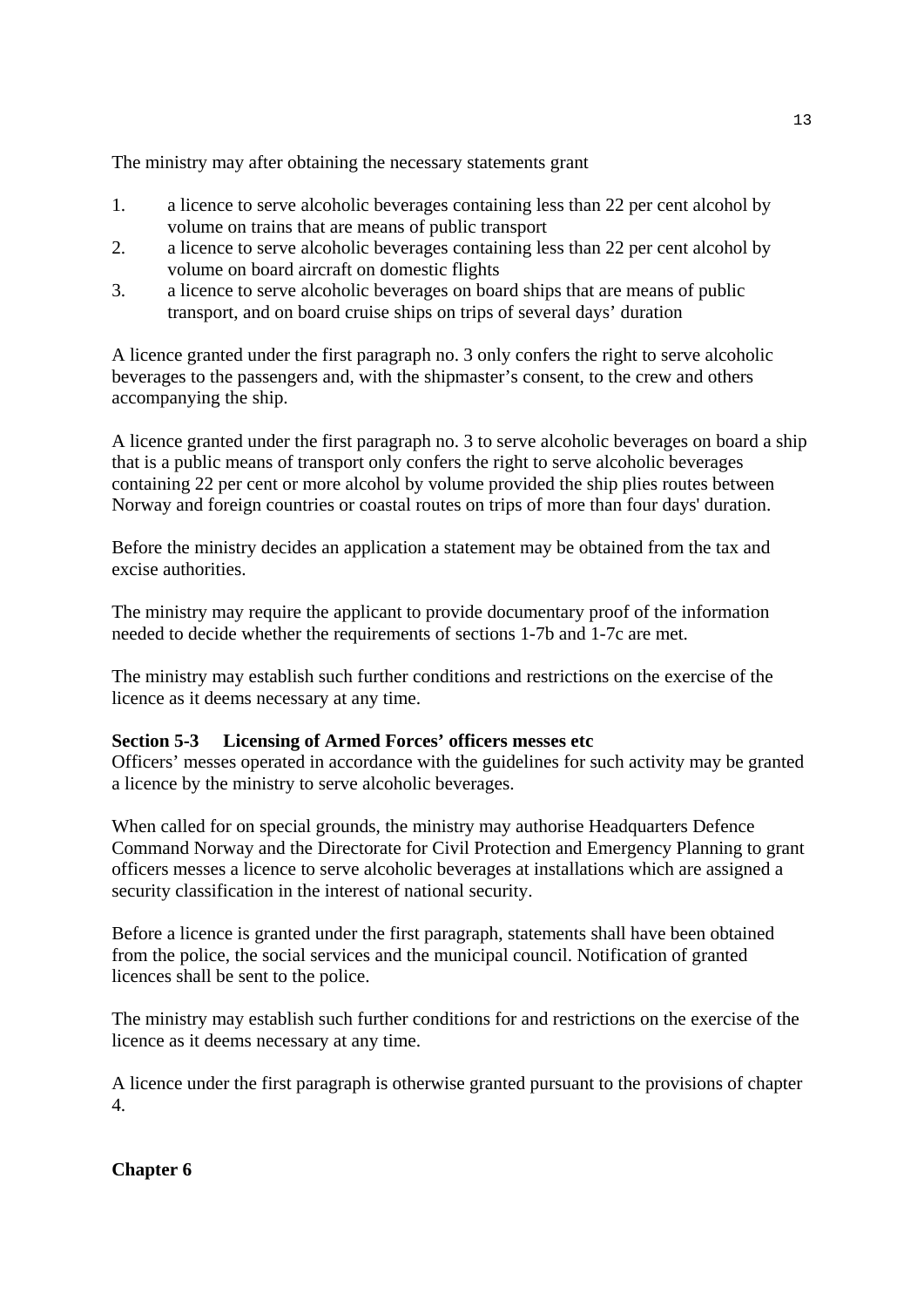### **PRODUCTION**

### **Section 6-1 Production of alcoholic beverages**

Alcoholic beverages may only be produced on the basis of a licence granted by the ministry, or authorisation pursuant to section 4-2 third paragraph. The licence may encompass alcoholic beverages which are not spirits, spirits or all alcoholic beverages. The licensing requirement does not apply to the production for own consumption of alcoholic beverages which are not spirits.

The production installation shall be arranged in a satisfactory manner. The ministry may issue regulations in this respect.

### **Section 6-2 Conditions for allocation of a production licence**

A production licence shall be granted subject to fulfilment of the following conditions:

- 1. The licensee and anyone who owns a significant part of the establishment or of the business enterprise that operates the establishment or receives a significant proportion of its revenues or by virtue of his position in the management exercises significant influence on it, is of spotless repute in relation to legislation of significance for the running of the business, including the alcohol legislation, customs legislation, tax and excise legislation, accounting and company legislation and food legislation.
- 2. Adequate security is furnished for compliance with demands for payment of alcohol taxes.
- 3. Stocks are adequately secured.
- 4. The licensee is not engaged in other activity which is incompatible with the production of alcoholic beverages.

The ministry may issue regulations to supplement this section.

### **Section 6-3 Requirements on applications**

Applications shall be in writing and shall be accompanied by an application fee. The applicant shall, unsolicited, present the information needed to decide whether the statutory requirements for allocating a licence are met. The application shall also include particulars of any other business operated by the applicant.

The ministry may issue regulations on what requirements are to be imposed on applications and with respect to the application fee.

### **Section 6-4 Obtaining statements**

Before an application is decided, statements shall be obtained from the police, the excise authorities, the tax authorities, the customs authorities and the Norwegian Food Safety Authority.

### **Section 6-5 Duty of disclosure**

The police, the excise authorities, the tax authorities, the customs authorities and the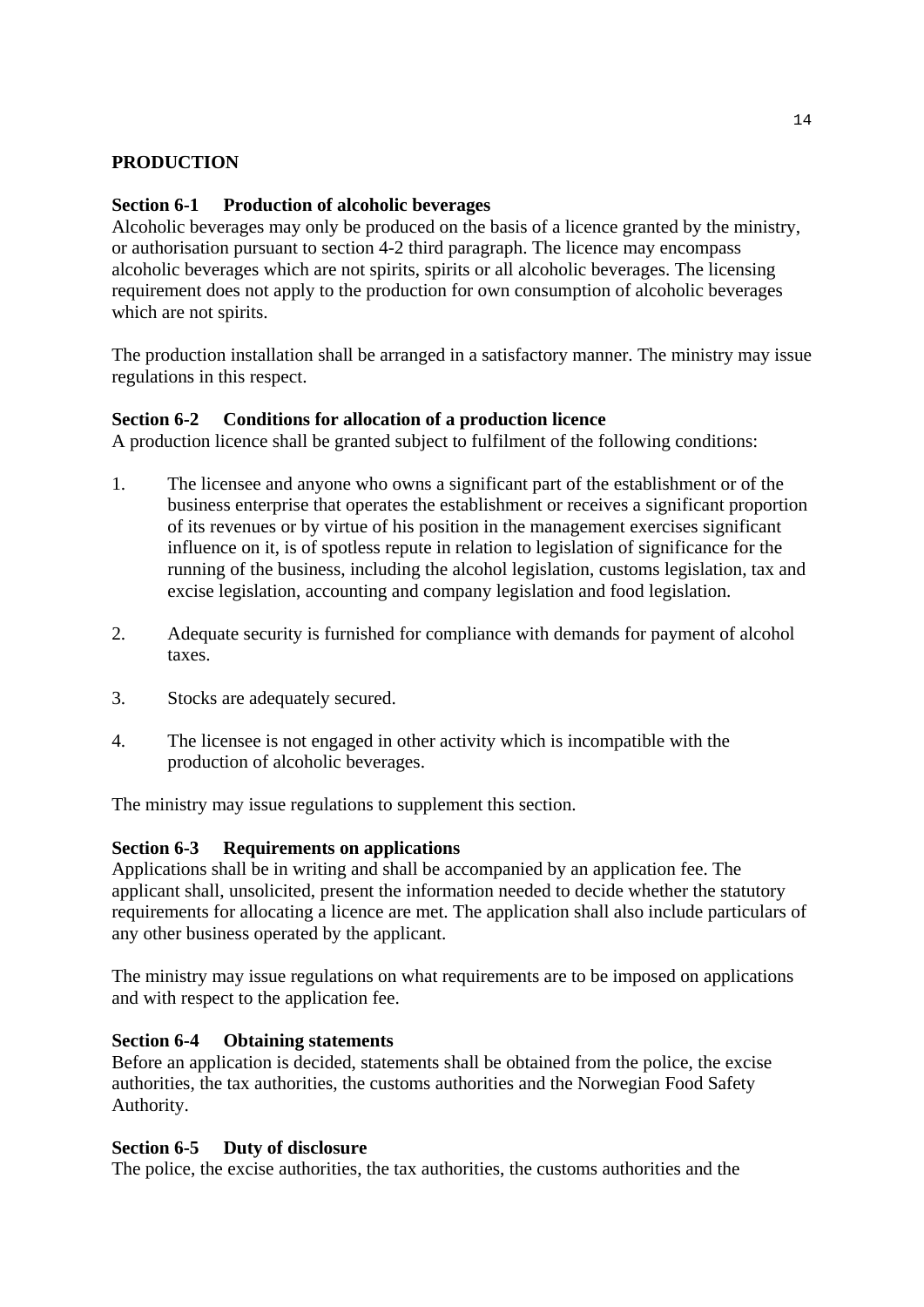Norwegian Food Safety Authority are obliged, notwithstanding the duty of confidentiality, to provide such information as is necessary for dealing with cases under this chapter.

### **Section 6-6 Exercise of production licence**

Licences shall be exercised in such a way that the conditions mentioned in the licensing decision, in this Act and in provisions laid down pursuant to this Act, are complied with at all times, and in an otherwise proper manner. The ministry may impose new conditions if this is necessary to secure the implementation of the Act.

The holder of a production licence is responsible for ensuring that the products are distributed in a secure manner and in accordance with rules laid down in or pursuant to this Act, from the start of production or from the time when the products arrive in Norway until they are delivered to another licensee. This applies even if distribution is left to other parties.

Where bottling, filling or other parts of the business are left to other parties, the licensee is responsible for ensuring that this is done in a secure manner and in accordance with rules laid down in or pursuant to this Act.

The ministry may issue regulations on distribution and bottling and filling. The ministry may also issue regulations on the obligation of licensees to provide information for statistical purposes.

### **Section 6-7 Notification and approval**

The ministry shall be notified before a licence is put into use. Notification shall also be given if the establishment is closed down or operations are suspended. Notification shall be given of the establishment or closure of storage facilities, of changes in the management of the enterprises and of the transfer of significant portions of the shares or ownership interests. Notification shall also be given of significant changes in the scale of the business and of other factors of significance for oversight of the business.

A new storage facility or change in the fitting out of a storage facility must be approved by the licensing authority before the change is implemented. The same applies where a new bottling plant is put into use, or the fitting out of a bottling plant is changed.

#### **Section 6-8 Oversight of the exercise of production licences**

Responsibility for oversight of the exercise of production licences rests with the ministry.

The ministry may at any time demand access to the premises of the establishment and to its accounts. The licensee is obliged to provide such information on accounts and operations as is needed to enable an inspection to be carried out. The licensee is obliged to hand over necessary trade samples without compensation.

The ministry may issue regulations on oversight of the exercise of licences. The ministry may also issue regulations on internal control and accounting to ensure compliance with requirements laid down in or pursuant to this Act.

#### **Section 6-9 Licence fee**

An annual fee for the production of alcoholic beverages shall be paid which shall be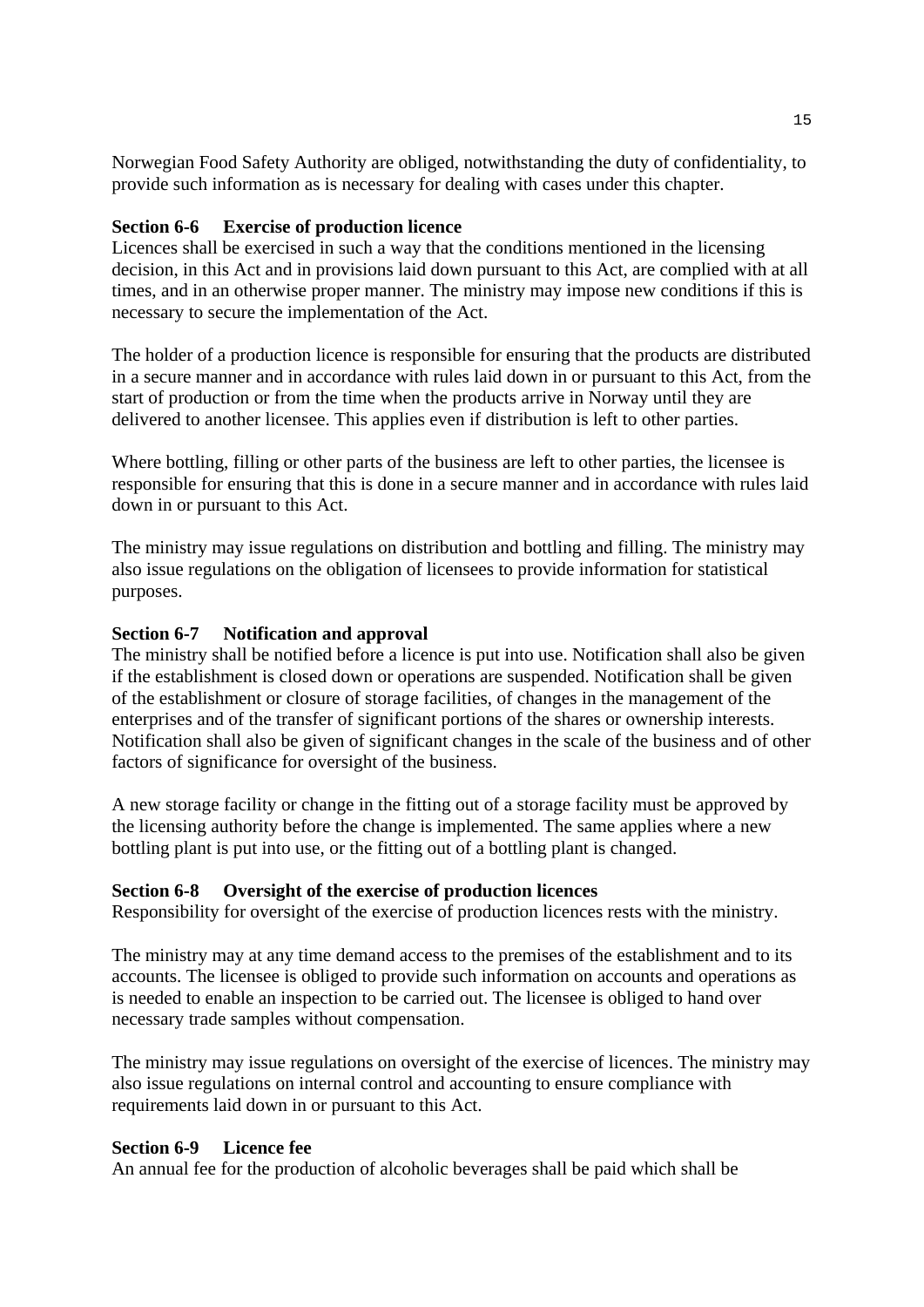calculated on the basis of the volume of alcoholic beverages sold. The ministry shall fix a minimum fee which shall be remitted before the licence is exercised and not later than 1 February of each following year.

The ministry may issue regulations on the calculation and remittal of the fee.

## **Section 6-10 Revocation of licences**

The ministry may revoke a licence if the conditions mentioned in section 6-2 are no longer met or the licensee otherwise fails to fulfil his obligations under this Act or violates other legislation related to the purpose of this Act.

A licence that is no longer in use shall be revoked.

# **Chapter 7 FEES, TAXES AND THE APPLICATION OF AS VINMONOPOLET'S PROFIT**

## **Section 7-1 Licence fees**

An annual fee, calculated with reference to the revenues which the licence may be expected to bring the holder, shall be payable for a licence to retail alcoholic beverages containing a maximum of 4.76 per cent alcohol by volume and to serve alcoholic beverages.

The ministry shall issue regulations on fee rates and payment of the fee. The ministry may set a separate fee for licences to serve alcoholic beverages at a temporary event and for ambulatory licences. The licensing authority shall set the fee.

The fee shall accrue to the municipality, with the exception of the fee for licences granted under sections 5-2 and 5-3 second paragraph which shall accrue to the State.

## **Section 7-2 Tax levied on AS Vinmonopolet**

AS Vinmonopolet shall each year pay a tax to the Treasury.

The tax is payable on AS Vinmonopolet's net assets at the end of the latest income year and on its net revenue in the same year. The rules of the tax legislation shall be applied when assessing assets and revenues, and the tax shall be calculated using the tax rates employed in the home municipality of the company's head office.

The tax receipts shall be spent on preventive measures in the health and social sector.

### **Section 7-3 The state share of AS Vinmonopolet's profit**

Each year, in connection with the government budget, the Storting shall stipulate the share of AS Vinmonopolet's net profit to be transferred to the State Treasury.

# **Chapter 8 SPECIAL ORDERS AND PROHIBITIONS**

## **Section 8-1 Prohibition of production and redistillation of spirits**

The production or redistillation of spirits other than by those authorised to do so shall be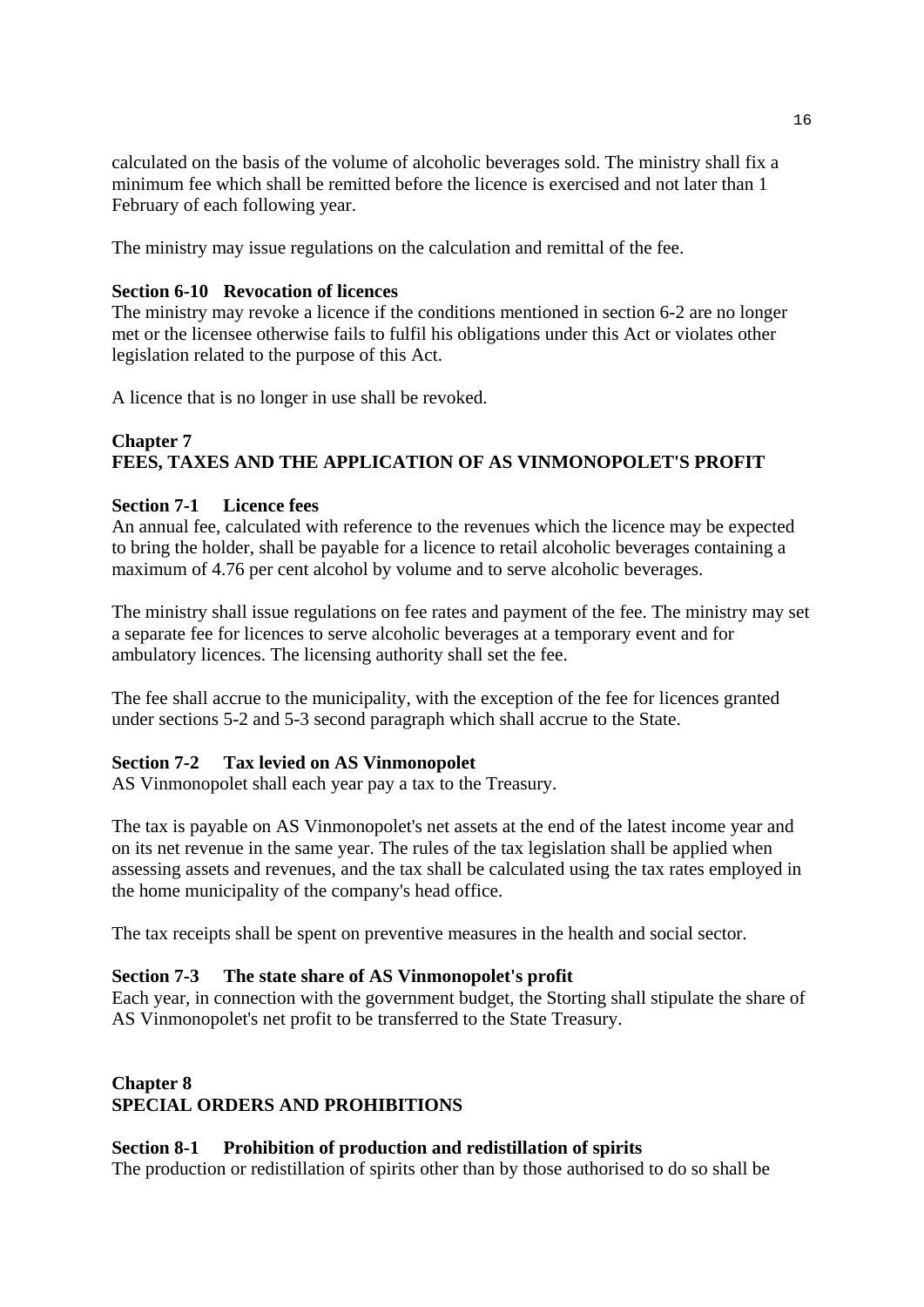prohibited.

# **Section 8-2 Prohibition of unlawful keeping and storing of alcoholic beverages**

The keeping or storing of spirits that have been unlawfully produced or redistilled, and the keeping or storing of alcoholic beverages that are assumed to have been unlawfully sold, or to be intended for unlawful sale, shall be prohibited.

The prohibition of the first paragraph against the storing of unlawfully produced or redistilled spirits shall also apply to the keeping of such items for private use.

**Section 8-2a Prohibition of purchase of unlawfully produced or redistilled spirits**  The purchasing of unlawfully produced or redistilled spirits shall be prohibited.

## **Section 8-3 Prohibition of production, storing and sale of fermenting or fermented undistilled liquid**

The production or supply or possession of a fermenting or fermented undistilled liquid shall be prohibited, unless it must be assumed that:

1. the liquid is intended for the production of, or is, a product which is not spirits,

2. the liquid is intended for the production of spirits which may lawfully be produced, or

3. the liquid is intended for the production of, or is, a product containing no more than 2.50 per cent alcohol by volume.

The supply of liquid as mentioned in return for payment shall be prohibited even if such liquid is intended for the production of alcoholic beverages as mentioned under no.1.

# **Section 8-4 Preparations used as alcoholic beverages**

The ministry may issue provisions on the control of and prohibition of importation and sale of the juice of grapes, malt extract, preparations and other products mainly used in the production of, or as additives to, alcoholic beverages.

# **Section 8-5 Prohibition against apparatus for the production of spirits etc.**

Without authorisation from the ministry the possession, importation or sale of apparatus, including parts and equipment, that are intended for or are found to be expedient for the production or redistillation of spirit for industrial use or spirits for consumption shall be prohibited.

# **Section 8-6 Prohibition against use of alcoholic beverage as winnings or prizes**

The auctioning of alcoholic beverages or using alcoholic beverages as winnings or prizes, and the facilitating of such, shall be prohibited.

Notwithstanding the above prohibition, alcoholic beverages may be used as winnings or prizes in a private context.

**Section 8-6a Prohibition of dispensing of alcoholic beverages for marketing purposes**  The dispensing of alcoholic beverages to consumers for marketing purposes shall be prohibited.

**Section 8-7 (Repealed)**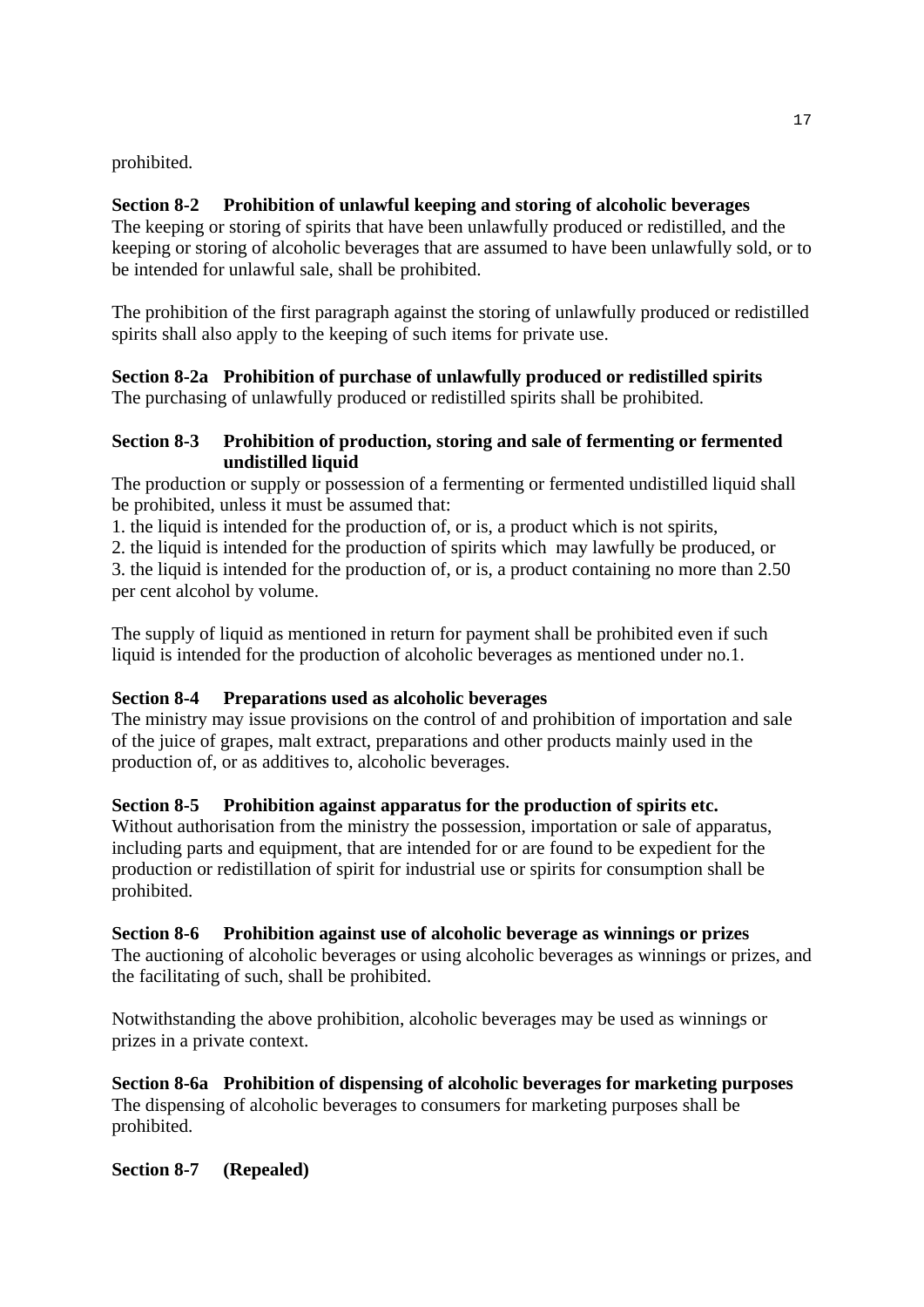## **Section 8-8 Illegal purchase**

The purchase of alcoholic beverages containing 22 per cent or more alcohol by volume on behalf of someone below 20 years of age, or of other alcoholic beverage for someone below 18 years of age, shall be prohibited.

# **Section 8-9 Prohibition of serving and drinking of alcoholic beverages**

The drinking or serving of alcohol shall be prohibited unless a licence for the same has been obtained, even when this is done without payment

- 1. on premises with adjoining areas where food and beverages are served,
- 2. on premises that are usually open to the public,
- 3. at meeting-halls or other community premises,
- 4. at other places where public meetings, parties, exhibitions or other arrangements take place,
- 5. in a street, market, road, park or other public place,
- 6. on a ship, aircraft, train, bus or other domestic means of public transport.

In places as mentioned in the first paragraph the owner or other person responsible shall also be prohibited from keeping, serving or allowing the serving or drinking, of alcohol.

The prohibition of the drinking and serving of alcohol on premises as mentioned in the first paragraph no. 1, 2 and 3 of this section shall not apply when the owner, lessee, operator or an employee uses the premises for his own purposes for a private event. The prohibition of the drinking and serving of alcohol on premises as mentioned in the first paragraph no. 3 shall not apply where a resident in a housing cooperative or other cooperative housing undertaking uses the premises for his own purpose for a private event.

The prohibition of the drinking and serving of alcohol on premises as mentioned in nos. 2 and 3 shall not apply where the premises are let or loaned to a private individual for a temporary, private, event and the landlord has no responsibility for any other part of the event.

## **Section 8-10 (Repealed)**

## **Section 8-11 Prohibition of retailing to, and serving of, persons who are under the influence of alcohol or drugs**

The retailing or serving of alcoholic beverages to persons who are obviously under the influence of alcohol or dugs, or the serving of alcoholic beverages in such a manner that it must be assumed that the person concerned will become so influenced, shall be prohibited.

## **Section 8-12 Prohibition of retailing of alcoholic beverages at a discount**

Persons licensed to retail alcoholic beverages shall be prohibited from offering special discounts on the sale of alcoholic beverages to the consumer.

## **Section 8-13 Prohibition of importation and retailing of certain alcoholic beverages**

The serving, retailing or wholesaling of spirits containing more than 60 per cent alcohol by volume shall be prohibited. The importation of such spirits into the country without a production licence shall also be prohibited, cf. section 1. The ministry may nonetheless decide that certain special types of spirits with a higher alcohol content shall be excluded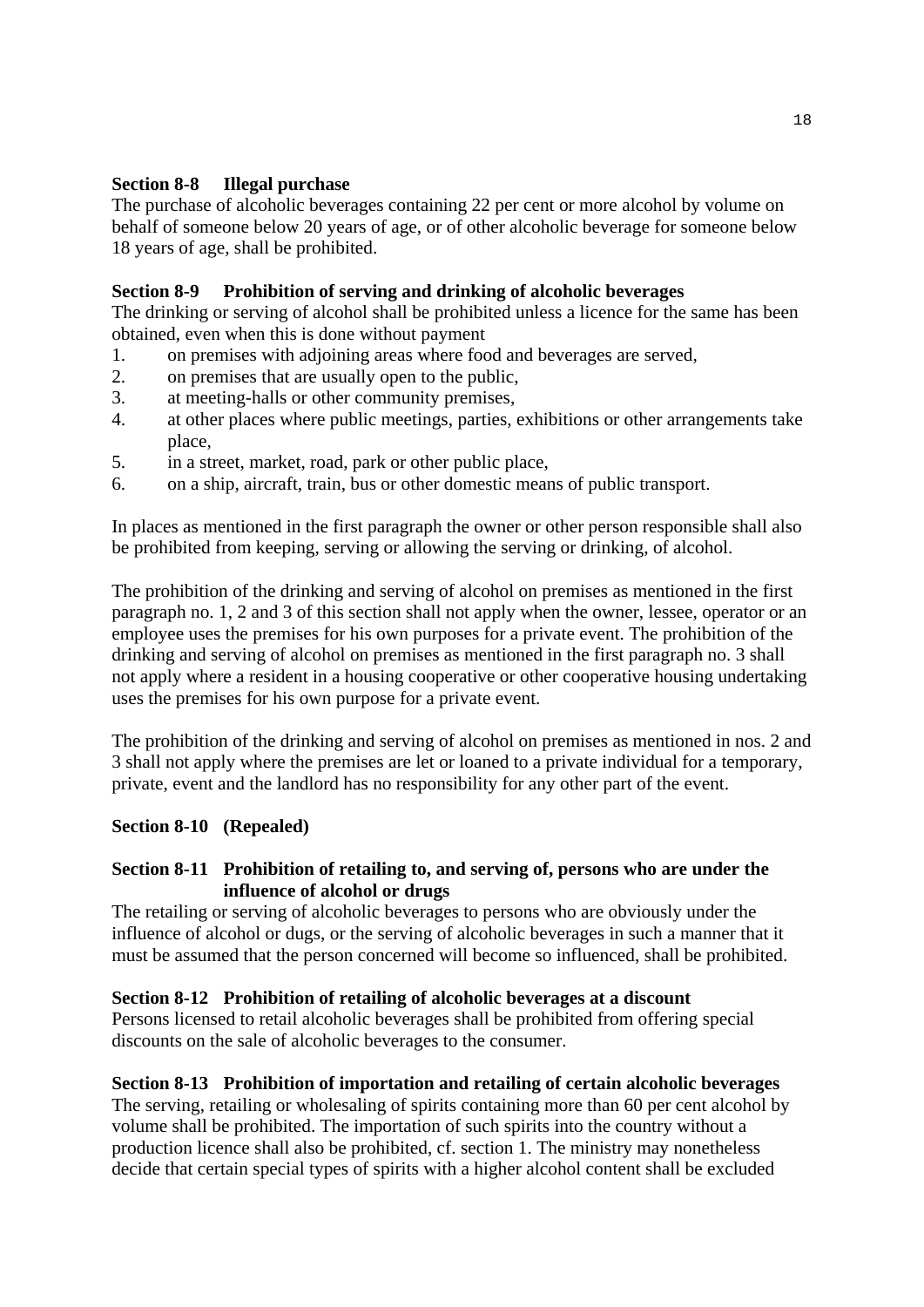from this provision.

# **Chapter 9 PROHIBITION AGAINST ADVERTISING**

**Section 9-1 Advertising of items for use in the production of alcoholic beverages** Without authorisation from the ministry, advertising in newspapers, magazines and the like, in shop window displays or by other means, of apparatus - including parts and equipment intended for or found to be expedient for the production or redistillation of spirit for industrial purposes, spirits for consumption or isopropanol, shall be prohibited.

The encouraging through books, other written material, advertisements in the press or by other means, of unlawful production or redistillation of spirit for industrial purposes, spirits for consumption or isopropanol, or the provision of guidance in a form which appears likely to promote such production or redistillation among the public or among a large circle of persons shall be prohibited.

Furthermore, the advertising of substances that are specially intended to be, or which are described in advertisements as being suitable as, additives to alcoholic beverages, shall be prohibited. The same applies to the advertising of raw materials, to instructions for making alcoholic beverages, to apparatus and to other items used in the production of such beverages.

The ministry may lay down regulations to delimit, supplement and implement the first, second and third paragraphs. The ministry may make exemptions from the prohibition in the third paragraph when there are special reasons for so doing.

## **Section 9-2 Advertising of alcoholic beverages**

The advertising of alcoholic beverages shall be prohibited. The prohibition also applies to the advertising of other products carrying the same brand or distinctive mark as beverages containing more than 2.50 per cent alcohol by volume. Moreover, such products must not be included in advertisements for other goods or services.

The ministry may lay down regulations to delimit, supplement, implement and make exceptions from the provisions of the first paragraph. The ministry may make further exceptions from the prohibitions when there are special reasons for so doing.

### **Section 9-3 Supervision**

The Directorate for Health and Social Affairs shall supervise compliance with the provisions on prohibition of advertising laid down in or pursuant to this Act.

### **Section 9-4 Rectification and coercive fine**

Should the Directorate for Health and Social Affairs find that the prohibition of advertising has been violated, it may order the circumstance to be rectified. A deadline for rectification shall concurrently be set.

A coercive fine may be fixed at the same time as the rectification order is made. The fine shall run from the expiry of the deadline for rectification, and may be imposed in the form of a one-off fine or a cumulative daily fine. The fine shall accrue to the State.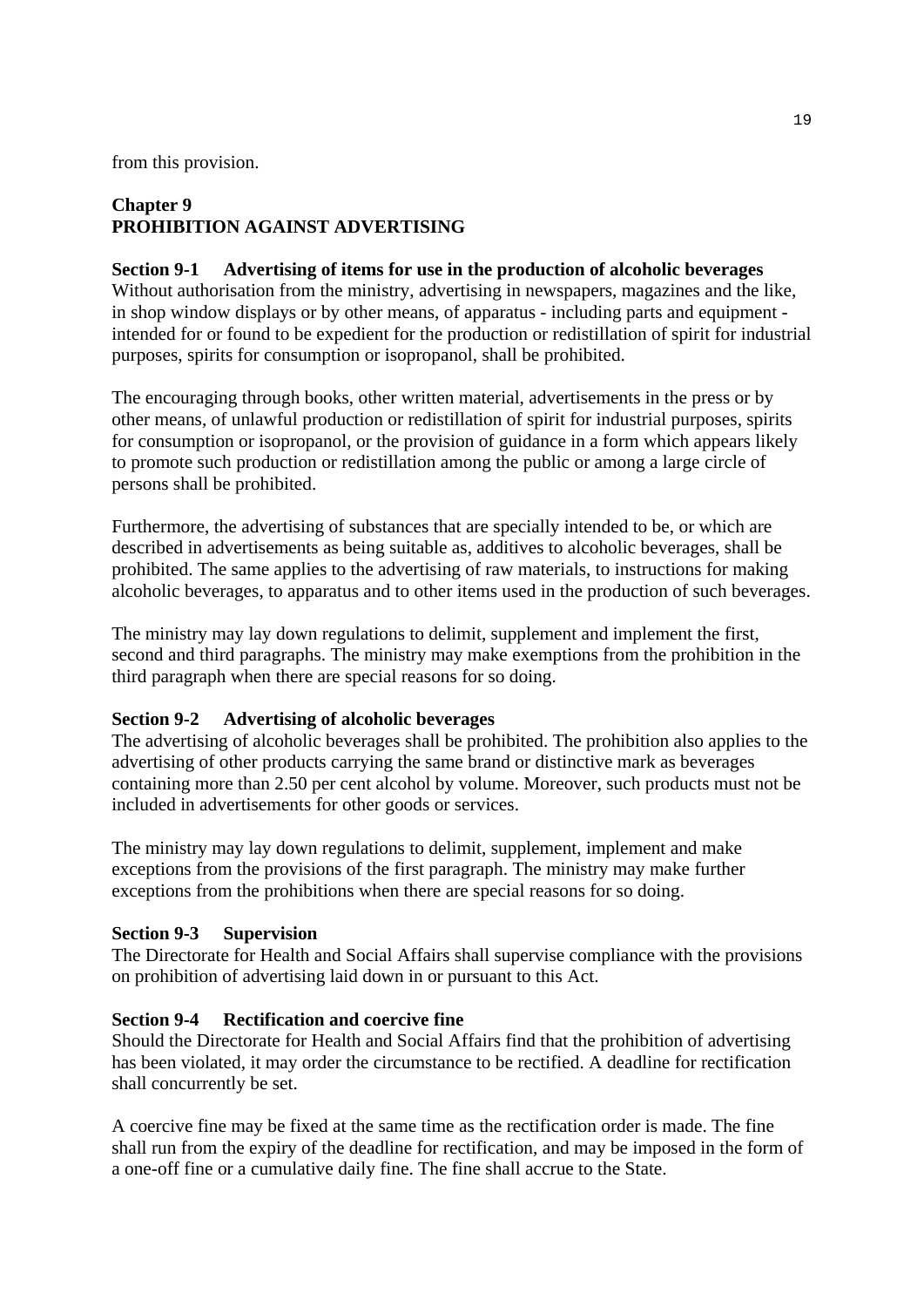If the Directorate for Health and Social Affairs, when exposing a violation, finds particular cause to believe that further violations of the prohibition of advertising will be committed which cannot be halted under the first and second paragraph, it may stipulate in advance that the fine shall run as from the date when a new violation commences. Such coercive fines may be imposed for a period not exceeding one year.

Where there are special reasons for doing so, the Directorate for Health and Social Affairs may waive, entirely or in part, a coercive fine that has been imposed.

The ministry may issue regulations on the imposition, calculation and collection of coercive fines.

#### **Section 9-5 Appeal**

Orders made under section 9-4 may be appealed to the Market Council.

The case-handling rules laid down in or pursuant to the Act relating to Control of Marketing and Contract Terms and Conditions (the Marketing Control Act, No. 47 of 16 June 1972) shall insofar as appropriate apply to consideration of cases by the Market Council.

### **Chapter 10 PENALTIES**

#### **Section 10-1 General penal provisions**

Anyone who wilfully or through negligence contravenes, or is an accomplice to the contravention of, provisions laid down in or in pursuance of this Act, shall be punished by fines or by imprisonment not exceeding six months.

If the contravention is particularly grave, punishment shall be fines or imprisonment not exceeding two years. In reaching a decision the court shall attach importance to whether the contravention was committed on a large scale or if other circumstances of a particularly aggravating nature obtain.

Contravention of sections 2-1, 3-1, 8-1, 8-2 and 8-3 involving very substantial quantities of alcoholic beverage may be punished by imprisonment not exceeding six years.

If the contravention involves the production, redistillation or supply in return for payment, of spirits or liquid as described in section 8-3, imprisonment shall invariably be imposed unless especially extenuating circumstances obtain.

Pursuant to this Act, contravention shall constitute a misdemeanour, regardless of the size of the punishment. If the third paragraph of this section is applicable, the contravention shall nonetheless constitute a felony.

Attempts to perpetrate a misdemeanour are also punishable.

#### **Section 10-2 Punishment in the event of repeated contravention**

If the offender has previously been punished under provisions laid down in or in pursuance of